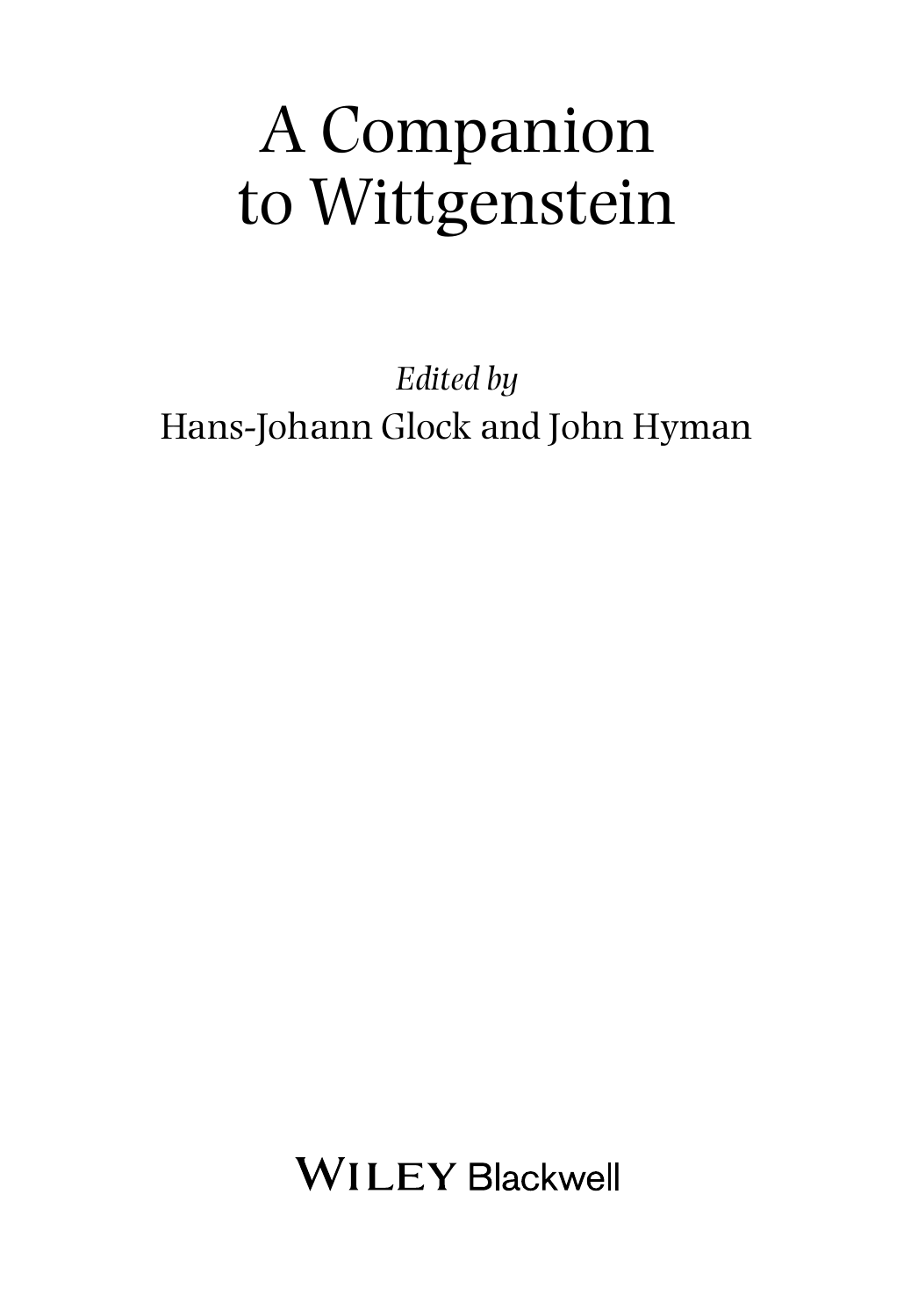This edition first published 2017 © 2017 by John Wiley & Sons, Ltd

*Registered Office* John Wiley & Sons, Ltd, The Atrium, Southern Gate, Chichester, West Sussex, PO19 8SQ, UK

*Editorial Offices* 350 Main Street, Malden, MA 02148‐5020, USA 9600 Garsington Road, Oxford, OX4 2DQ, UK The Atrium, Southern Gate, Chichester, West Sussex, PO19 8SQ, UK

For details of our global editorial offices, for customer services, and for information about how to apply for permission to reuse the copyright material in this book please see our website at www.wiley.com/wiley‐blackwell.

The right of Hans‐Johann Glock and John Hyman to be identified as the authors of the editorial material in this work has been asserted in accordance with the UK Copyright, Designs and Patents Act 1988.

All rights reserved. No part of this publication may be reproduced, stored in a retrieval system, or transmitted, in any form or by any means, electronic, mechanical, photocopying, recording or otherwise, except as permitted by the UK Copyright, Designs and Patents Act 1988, without the prior permission of the publisher.

Wiley also publishes its books in a variety of electronic formats. Some content that appears in print may not be available in electronic books.

Designations used by companies to distinguish their products are often claimed as trademarks. All brand names and product names used in this book are trade names, service marks, trademarks or registered trademarks of their respective owners. The publisher is not associated with any product or vendor mentioned in this book.

Limit of Liability/Disclaimer of Warranty: While the publisher and authors have used their best efforts in preparing this book, they make no representations or warranties with respect to the accuracy or completeness of the contents of this book and specifically disclaim any implied warranties of merchantability or fitness for a particular purpose. It is sold on the understanding that the publisher is not engaged in rendering professional services and neither the publisher nor the author shall be liable for damages arising herefrom. If professional advice or other expert assistance is required, the services of a competent professional should be sought.

#### *Library of Congress Cataloging‐in‐Publication Data*

Names: Glock, Hans-Johann, 1960– editor. | Hyman, John, editor. Title: A companion to Wittgenstein / edited by Hans-Johann Glock and John Hyman. Description: Hoboken : Wiley, 2017. | Includes bibliographical references and index. Identifiers: LCCN 2016034790 | ISBN 9781118641163 (cloth) | ISBN 9781118641477 (epub) | ISBN 9781118641460 (PDF) Subjects: LCSH: Wittgenstein, Ludwig, 1889–1951. Classification: LCC B3376.W564 C633 2017 | DDC 192–dc23 LC record available at https://lccn.loc.gov/2016034790

A catalogue record for this book is available from the British Library.

Cover image: Ludwig Wittgenstein, 1930. © The Wittgenstein Archive

Set in 10/12pt Photina by SPi Global, Pondicherry, India

10 9 8 7 6 5 4 3 2 1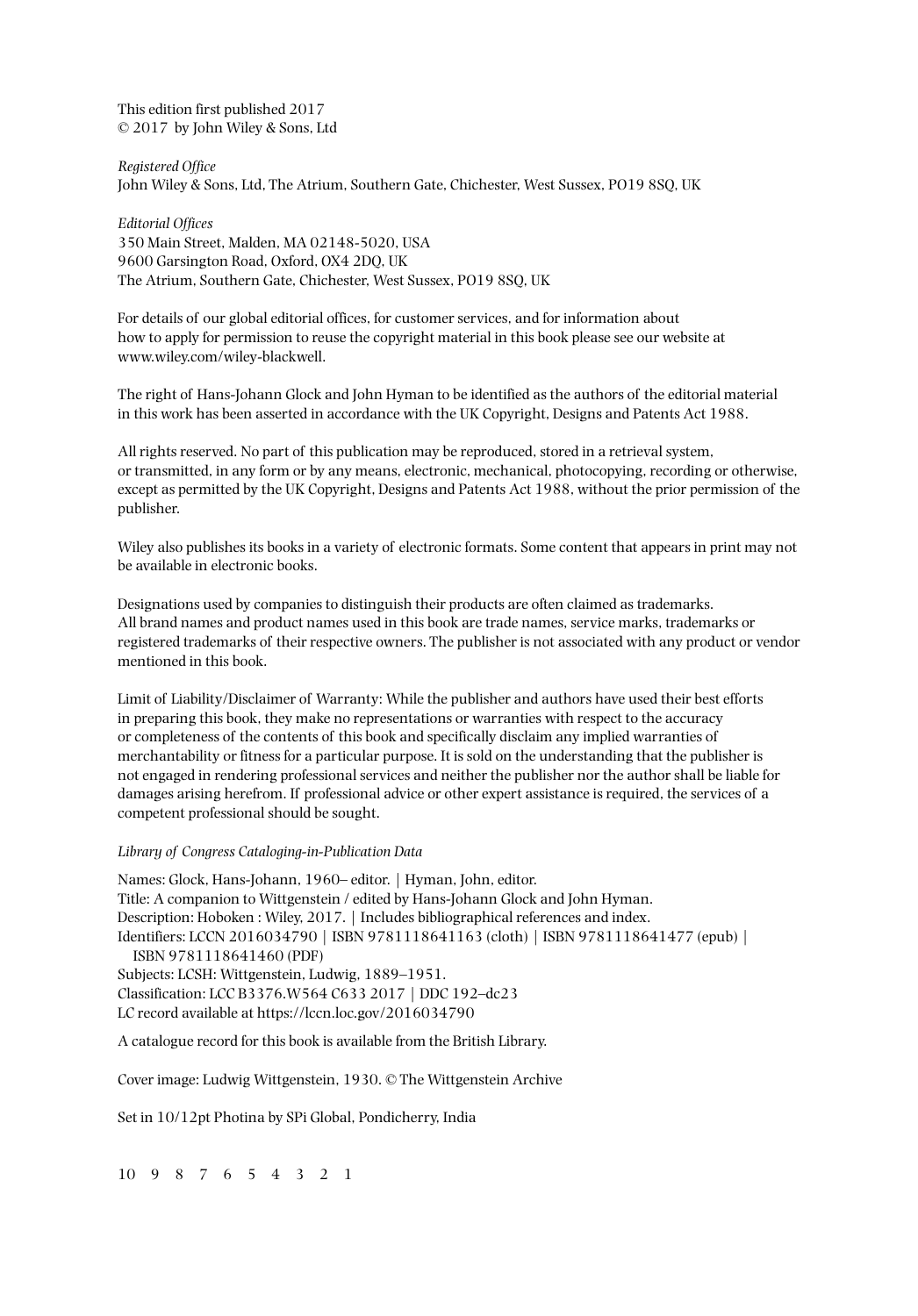# Resolute Readings of the *Tractatus* James Conant and Silver Bronzo

### 1 Introduction

A spectator of the passing philosophical scene, recently encountering the current controversy about "resolute readings" of the *Tractatus*, might be forgiven for finding it difficult to figure out what the debate is supposed to be about and who exactly is on which side and why. A superficial glance at the debate, if viewed from a considerable distance, might yield the impression that it involves two major parties: those who represent some sort of new movement in which they advocate a (so-called) "resolute reading" of the book (whatever that is), and those who represent an old guard and take themselves to oppose any such reading. If the spectator moves only slightly further in and takes a closer look, the debate will begin to seem to involve at least three kinds of protagonist: the old sort of reader, the allegedly newfangled sort, and those who take themselves to occupy an alleged middle ground between "traditional" and "resolute" readers of the book. A yet closer look, however, ought to begin to cast doubt on the assumption that the parties to this debate can properly be sorted along a single spectrum – say, a spectrum of those who are comparatively traditional, those who are comparatively revolutionary, and those who are simply somewhere in the middle between those two extremes.

Our aim, in this chapter, is not to attempt to strengthen the case for any particular approach to the *Tractatus*, but to demonstrate, through a reconstruction of some relevant features of "the" debate, that at this point there are in fact several orthogonal debates taking place, confusedly cast as contributions to a single debate. In so doing, we will indicate some of the respects in which the term "resolute reading" has come to acquire different meanings – and sometimes even (what one might term) a different logic. By thus tracing the shifts in the meaning of the term "resolute reading" and the related family of cognate and contrastive expressions, and thereby also tracing correlative shifts in the contours of the ongoing debate, we hope to remove certain obstacles to genuine progress and mutual understanding and to discriminate and pinpoint some of the existing *loci* of genuine disagreement.

*A Companion to Wittgenstein*, First Edition. Edited by Hans-Johann Glock and John Hyman.

<sup>© 2017</sup> John Wiley & Sons, Ltd. Published 2017 by John Wiley & Sons, Ltd.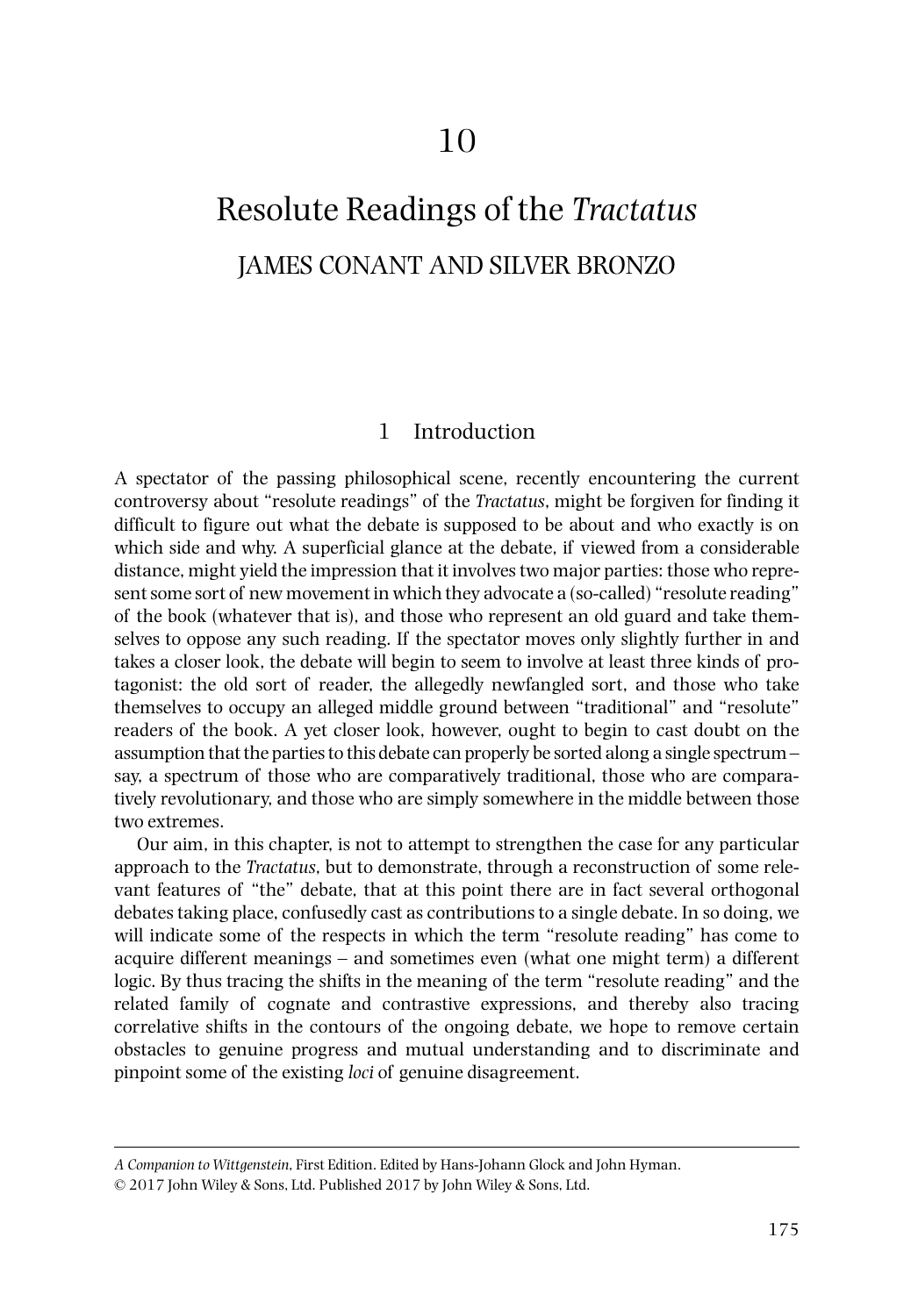#### 2 The Original Concept of a Resolute Reading

Cora Diamond and James Conant are often presented as the main proponents of a "resolute reading" of the *Tractatus*. We will begin, in this section, by characterizing the sense in which they employed the term "resolute reading" when they first adopted it. Before we do that, it is worth pausing for a moment to note how the term "resolute" was introduced into the debate and why it was considered, fairly or unfairly, by those who introduced it to be an apt term for marking a certain sort of difference among commentators of the *Tractatus*. The term was coined by Thomas Ricketts (1992). Warren Goldfarb is the person who officially introduced it into the secondary literature to characterize an approach to the interpretation of the *Tractatus* that at that time had been advocated by Diamond and Conant, among others (Goldfarb 1997, p.64). It is a hallmark of this approach that it seeks to take the penultimate remark of the book (TLP 6.54) as seriously as possible. In that remark, the author tells us that his sentences (*Sätze*) are meant to serve as elucidations and that the reader understands *him* only when he comes to recognize those sentences as *nonsensical*, throwing away the ladder of elucidatory sentences of which the book (largely) consists after he has climbed up it. What it meant to be resolute had to do with avoiding a certain sort of irresolution in one's interpretation of this remark. On the originally proposed employment of the antonym of the term, to be *irresolute* in one's understanding of that remark is to pay lip‐service to the idea that the elucidatory sentences of the *Tractatus* are to be recognized as nonsensical, while continuing to treat those sentences as nonetheless managing to do something very much like what non‐nonsensical sentences do – namely, convey propositional or quasi‐propositional contents or insights from speaker to hearer: contents or insights about which it is then claimed that, though they cannot be "said," they can be "shown." (The Tractarian distinction between saying and showing is thus wheeled in as the key to understanding 6.54.) According to this original terminology, a reading is irresolute when it claims that some or all of the sentences of the *Tractatus* are nonsense, while at the same time taking back the apparent implications of any straightforward construal of what that claim might have been thought to mean. This is usually marked by commentators by their flagging in one way or another that, according to their interpretation, the relevant sentences of the work are actually only "strictly speaking" nonsensical. Only "strictly speaking": for they are to come into view for the reader as trying but failing to say something – something that cannot be said – where the "something" in question (though never fully said) turns out to be nonetheless intelligible and conveyable by other means (than that of saying) by that very same bit of nonsense. By contrast, to be *resolute* in one's reading of 6.54 – and in one's reading of the book as a whole – is to claim that the elucidatory sentences of the *Tractatus* must ultimately be recognized as *simply* nonsensical, i.e., as forms of words that neither say nor quasi‐say anything.

When Diamond and Conant took over the term "resolute" from Ricketts and Goldfarb as a fitting description of their own approach to the *Tractatus*, they were careful to specify what they meant by it. They emphasized, in particular, that the commitments that make a reading resolute, in the sense in which they wished to use the term, "say something about how the book ought *not* to be read, thereby still leaving much undetermined about how the book ought to be read" (Conant and Diamond, 2004, p.43). Moreover, they were explicit about the fact that a resolute reading, as they conceived of it, "is better thought of as a *program* for reading the book, […] because conformity to the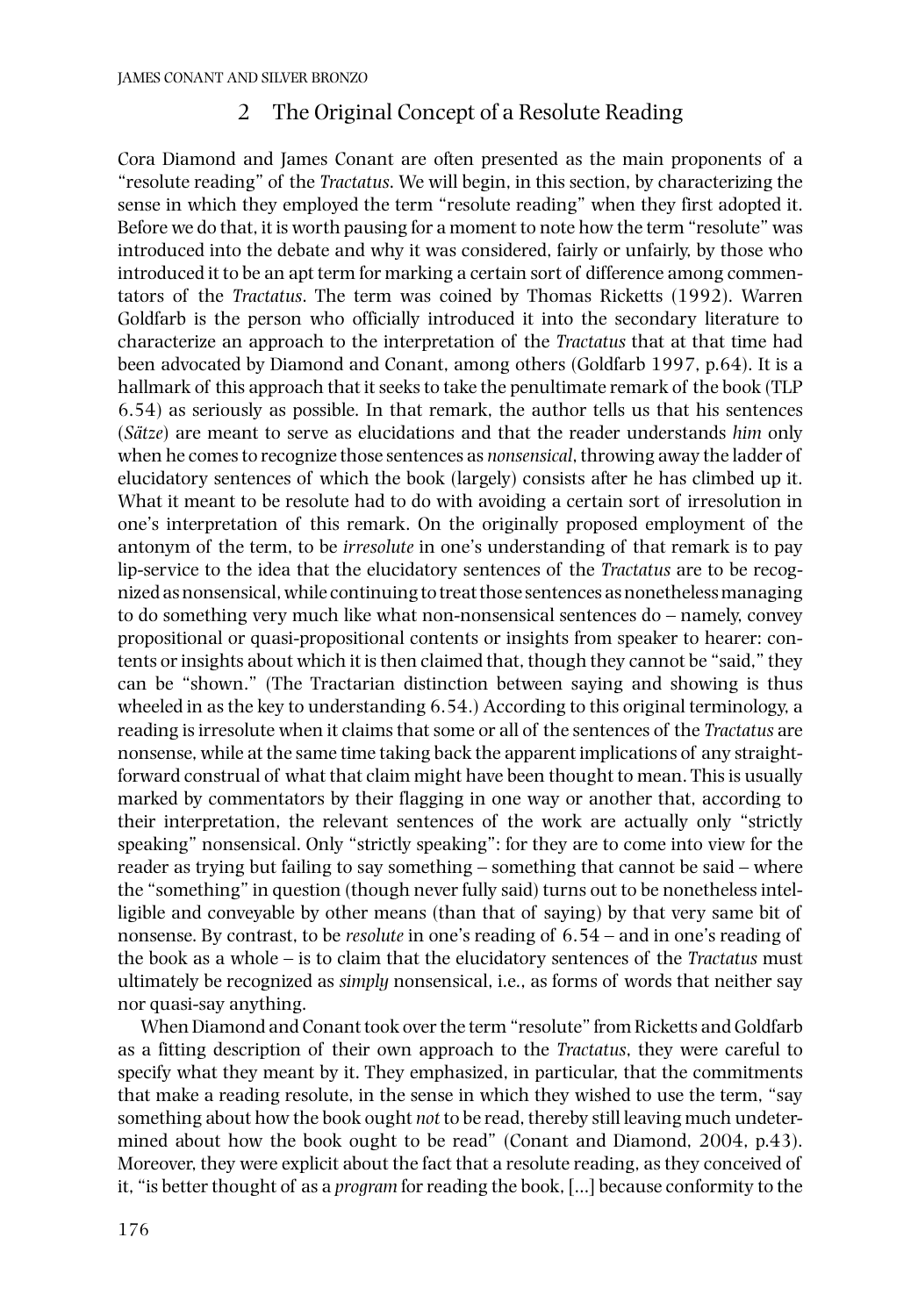basic features of such a reading leaves undetermined exactly how a great deal of the book works in detail" (p.43). One could reformulate these two points in the following way: the logical grammar of the term "resolute reading" should be understood to be both *logically posterior* and *highly generic*. Logically posterior, in as much as the contours of the concept of such a reading are taken to be defined in relation to those of the sort of reading that Conant and Diamond then sought to reject. (An understanding of what it is to be resolute in this sense presupposes some prior understanding of the specific character of the sort of irresolution here under indictment.) And highly generic, insofar as the bare concept of such a reading is a highly determinable one, admitting of a wide variety of specifications. (The concept of a resolute reading thereby denotes a family of programmatically overlapping but in other respects possibly highly divergent readings.)

In addition to its logically posterior and highly generic character, there is a third logical feature that belongs to the concept of a resolute reading originally employed by Diamond and Conant. It is a feature which may seem to be so obvious as not to be worth mentioning – namely, that the concept in question is a concept of how best to read the *Tractatus*. That is to say, it is the concept of an *exegetical* proposal for how to make the best possible sense of *one particular work* of philosophy – and, in the first instance, only this one work. In particular, it is not the concept of a possible philosophical position or a conception of how philosophy as such ought to proceed. Thus one can endorse the proposal in question without thereby endorsing the conception of the practice of philosophy that one thereby ascribes to the author of that book. (Indeed, Conant and Diamond were originally motivated to put forward such a proposal in order to understand better wherein the later Wittgenstein's critique of the *Tractatus* should be properly understood to lie – a critique that they themselves endorse; see for example Conant, 2007.)

As we are going to show in the subsequent sections, what happens in the later stages of "the" debate is that the term "resolute reading" comes to be used in ways that gradually shed each of these three features of its original grammar. It goes from being the logically posterior member to being the logically primary member of a pair of related terms. It goes from being a fairly generic concept to being one that involves a whole raft of further commitments. And it goes from being a concept that concerns the exegesis of a particular book to being one that applies to other books; and eventually to being a concept whose primary meaning, as far as we can see, has nothing to do with matters of exegesis at all. In a way, this is all fine, of course. No one owns these words and everyone has a right to use them in whatever way they like. But tremendous unclarity is bound to result when someone thinks she is using the term in the same way as someone else, but is not.

Let's proceed for the moment with our elucidation of the concept of a resolute reading as it figures in the work of Diamond and Conant. For this purpose, some terminological stipulations will prove helpful. We shall refer to the concept of a resolute reading that is to be found in their work – that is, one that exhibits the three aforementioned logical features – as the *logically posterior concept of a resolute reading*. A reading is "resolute" in this sense if it *rejects* certain positive tenets of what Diamond and Conant called "standard readings," which they saw, at the time they began writing about this issue, as dominant. On their original understanding of how this pair of terms ("resolute"/"standard") relate to one another, the concept of a standard reading is logically prior and the concept of a resolute reading is logically parasitic upon that prior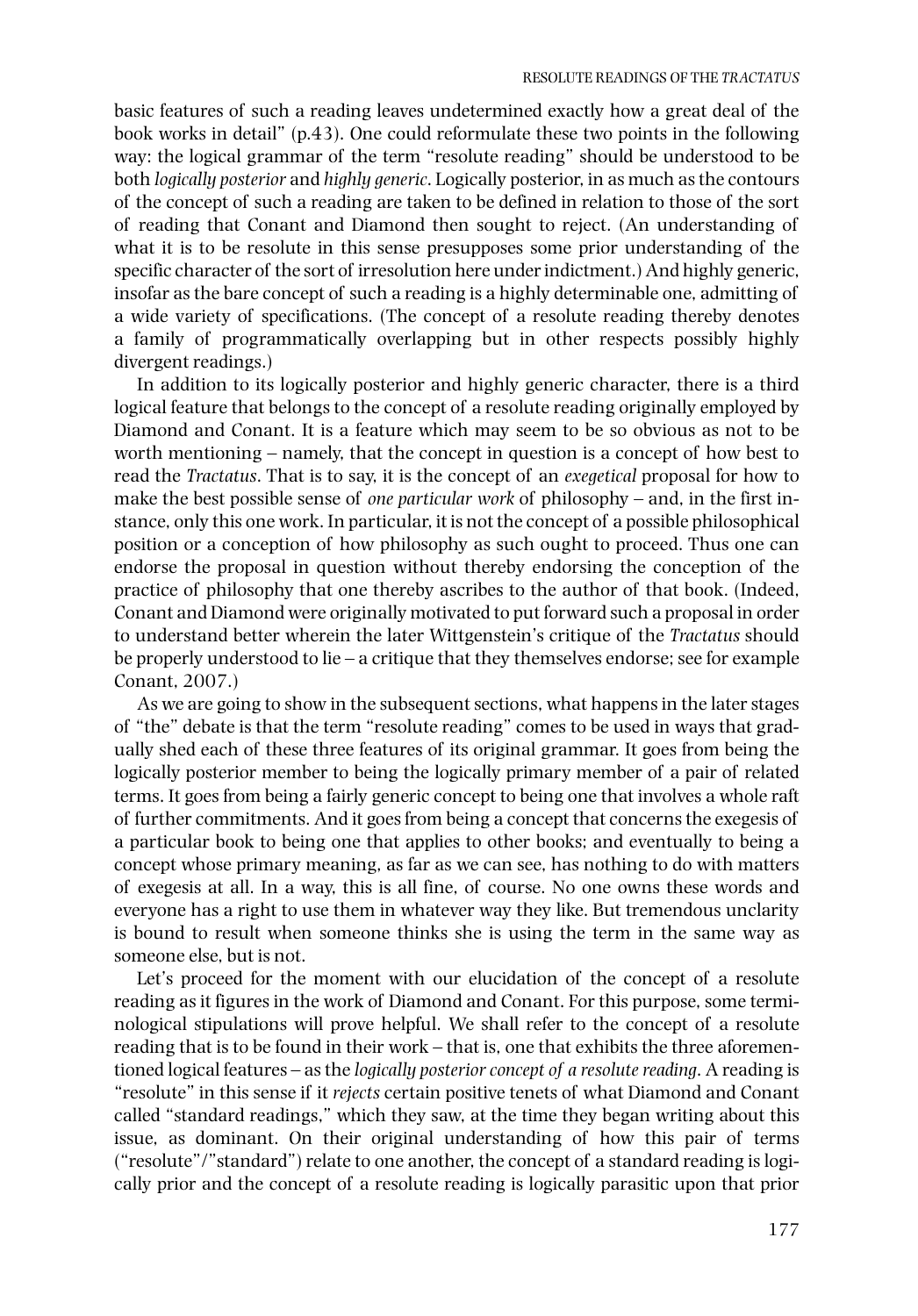notion: the latter is simply defined as involving the rejection of certain commitments that characterize the former. We shall henceforth refer to *that* concept of a standard reading – that is, the one upon which the logically posterior concept of a resolute reading is constructed – as the *logically prior concept of a standard reading*.

It is worth noting that the term "standard reading" has become an awkward one since the time it was originally employed by Conant and Diamond to refer to the readings they were reacting against. While those readings had in fact been dominant during roughly the previous two decades of *Tractatus* scholarship, from the mid‐1960s to the mid‐1980s, they no longer clearly represent a prevailing scholarly orthodoxy, and thus are no longer "standard" in the originally intended sense of the term. Our use of the term "standard" in this chapter should not be taken at any point to involve a claim on our part as to what sort of reading, if any, constitutes a currently prevailing orthodoxy among contemporary scholars of the *Tractatus*. (What is the currently dominant view among *Tractatus* scholars is a sociological issue about which we take no view.) When we talk about the "logically prior concept of a standard reading," we simply want to refer to the concept of a reading identified by certain commitments (namely, the commitments in terms of which Conant and Diamond originally defined the concept of a resolute reading), without suggesting that readings with such commitments continue to enjoy their former ascendancy. A reason for our retaining the term "standard" is that in much of the tertiary literature on the *Tractatus* this term has come to be employed simply as the complement of the term "resolute" (whatever that is taken to mean) and so, as the debate itself has shifted focus, the intertwined senses of these two terms have undergone parallel shifts in meaning – an evolution that we will discuss later in this chapter.

We said a moment ago that the logically posterior concept of a resolute reading is defined as involving the rejection of certain commitments that characterize the logically prior concept of a standard reading. Which commitments? We may distinguish four positive commitments that Diamond and Conant considered to qualify a reading as "standard" in their originally intended sense. These in turn correspond to four negative commitments that Diamond and Conant originally understood as jointly characterizing the sort of reading that they termed "resolute." These four negative commitments are closely interconnected. More specifically, the last three are commitments that one incurs when one tries to think through the consequences of the first. We shall henceforth refer to these four negative commitments as the *core commitments of the logically posterior concept of a resolute reading*.

Since the various commitments at issue here are closely interrelated, there is a certain arbitrariness to what one counts as constituting a separate commitment and what one counts as constituting an internal aspect of a particular commitment. In their co‐authored paper (2004), Conant and Diamond individuated and counted "the core commitments" in a slightly different way. For the purposes of this chapter, we have found it helpful to organize the issue in slightly different terms; but we do not take this to represent anything more than a difference in mode of presentation.

(i) The first core commitment of the logically posterior concept of a resolute reading has a general methodological character. It involves a rejection of the once widely held interpretative assumption that the *Tractatus aims* to put forward a particular sort of philosophical theory or doctrine. As an exegetical proposal, it suggests that various aspects of the text can come into view in a new and illuminating way for the reader, if she takes seriously the *Tractatus*' insistence that "philosophy is not a theory but an activity," and specifically a form of activity whose object is not to think philosophical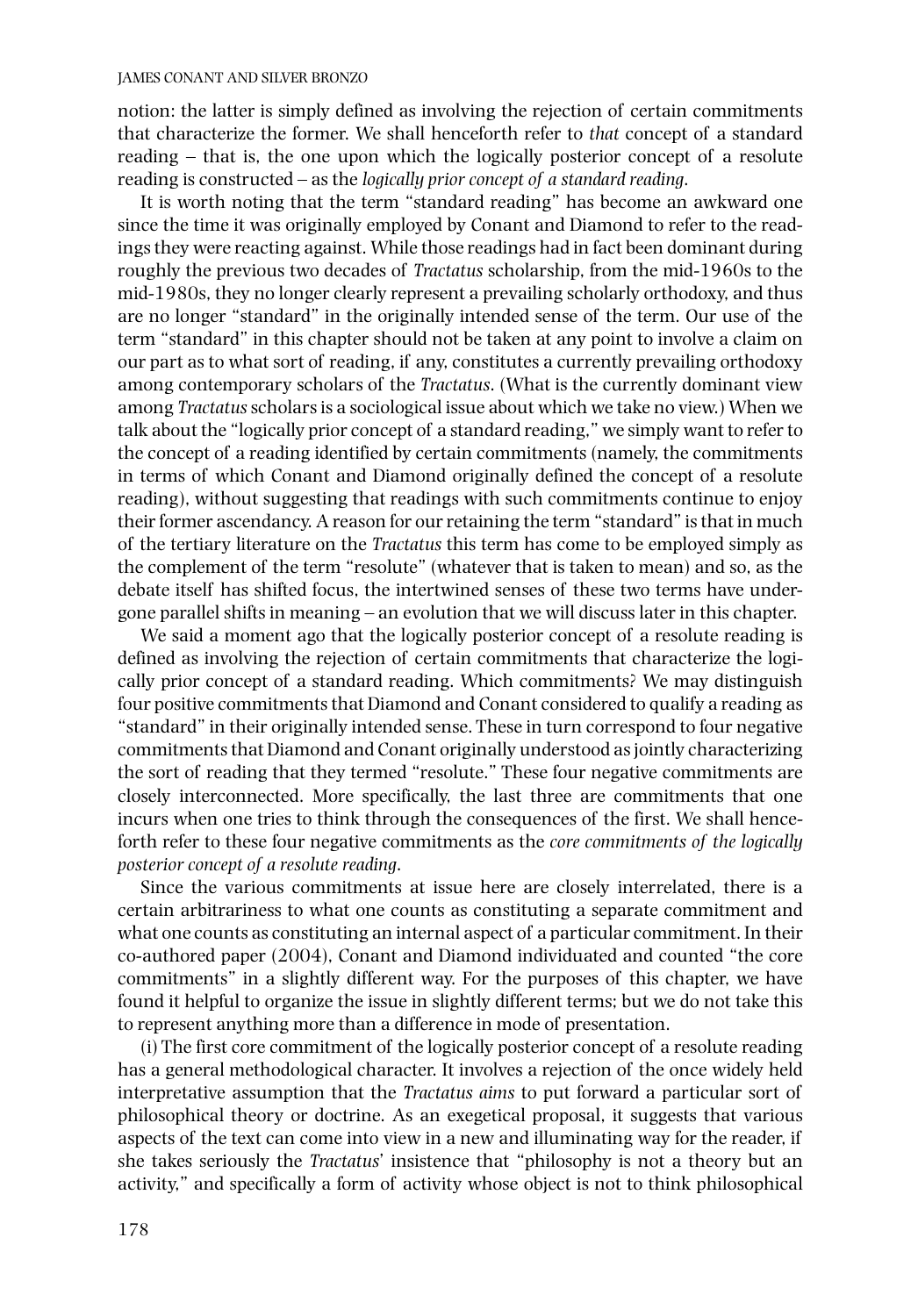thoughts but rather to offer a logical clarification of thought – and whose result is not "a number of 'philosophical propositions,'" but rather simply "*das Klarwerden von Sätzen*" (TLP 4.112). This first exegetical proposal arises from dissatisfaction with the manner in which interpretations falling under the logically prior concept of a standard reading dealt with these and similar remarks in the *Tractatus*. Actually there are two sorts of standard readings at issue here – a less interesting sort and a more interesting one. The less interesting sort simply tried to solve the problem by *fiat*, by stipulating that in rejecting philosophical theories the *Tractatus* is not rejecting most of what most people would understand as cases of such theories. On the contrary, according to this first sort of standard reading, the *Tractatus* does indeed aim to argue for a number of substantive philosophical positions (about ontology, language, thought, ethics, etc.) and to take a theoretical stand on a whole host of recognizably classic philosophical issues. Then there is the second and more common sort of standard reading. These commentators simply bite the bullet and claim that there is a gross inconsistency between the *Tractatus*' official account of what is going on in the book and what is actually going on in the book. Peter Hacker is helpfully explicit on this point:

To understand Wittgenstein's brief remarks about philosophy in the *Tractatus*, it is essential to realize that its practice and its theory are at odds with each other. The official *de jure* account of philosophy is wholly different from the *de facto* practice in the book. (Hacker, 1972/86, p.12)

It is this idea, above all, that Diamond and Conant originally sought to disagree with as a matter of exegesis. The proposal was to see how far one could get in making sense of the book if one assumes the negation of what Hacker here claims is the case. The logically posterior concept of a resolute reading therefore takes its point of departure from the idea that one ought to first see if it is possible to construe the *de facto* practice of philosophy in the book in such a way that it can come into view as an attempt to realize the official *de jure* account of philosophy it espouses. The subsequent three core commitments of the logically posterior concept of a resolute reading simply involve a further working out of this idea: that the *Tractatus* does *not* aim to put forth any form of philosophical theory or doctrine. (This commitment, as we shall see in the last section, is compatible with the claim that the *Tractatus* in fact *failed*, in various ways, to do philosophy in a way that lives up to its own aspiration.)

(ii) The second core commitment of the logically posterior concept of a resolute reading is the rejection of the idea that the *Tractatus* seeks to convey an *ineffable* theory or doctrine. By an "ineffable doctrine" we mean a body of propositional or quasi‐ propositional contents – a set of contents that be conveyed from speaker to listener by having the listener work out what the sentences of the book *would* say if they were meaningful. More specifically, according to the logically prior concept of a standard reading, the *Tractatus* puts forth a philosophical theory which entails its own inexpressibility: the very sentences that are used to formulate the theory, in light of the standards of meaningfulness laid down by the theory, must be regarded as nonsensical. This is what some standard readers have called the "paradox" of the *Tractatus* (see e.g., Williams, 2004). A central commitment of the logically posterior concept of a resolute reading is therefore the following: whatever else it might be right or wrong to say about 6.54, that passage should *not* be understood as saying that the propositions of the book convey, or are used to convey, a body of doctrines that are "ineffable" in this sense.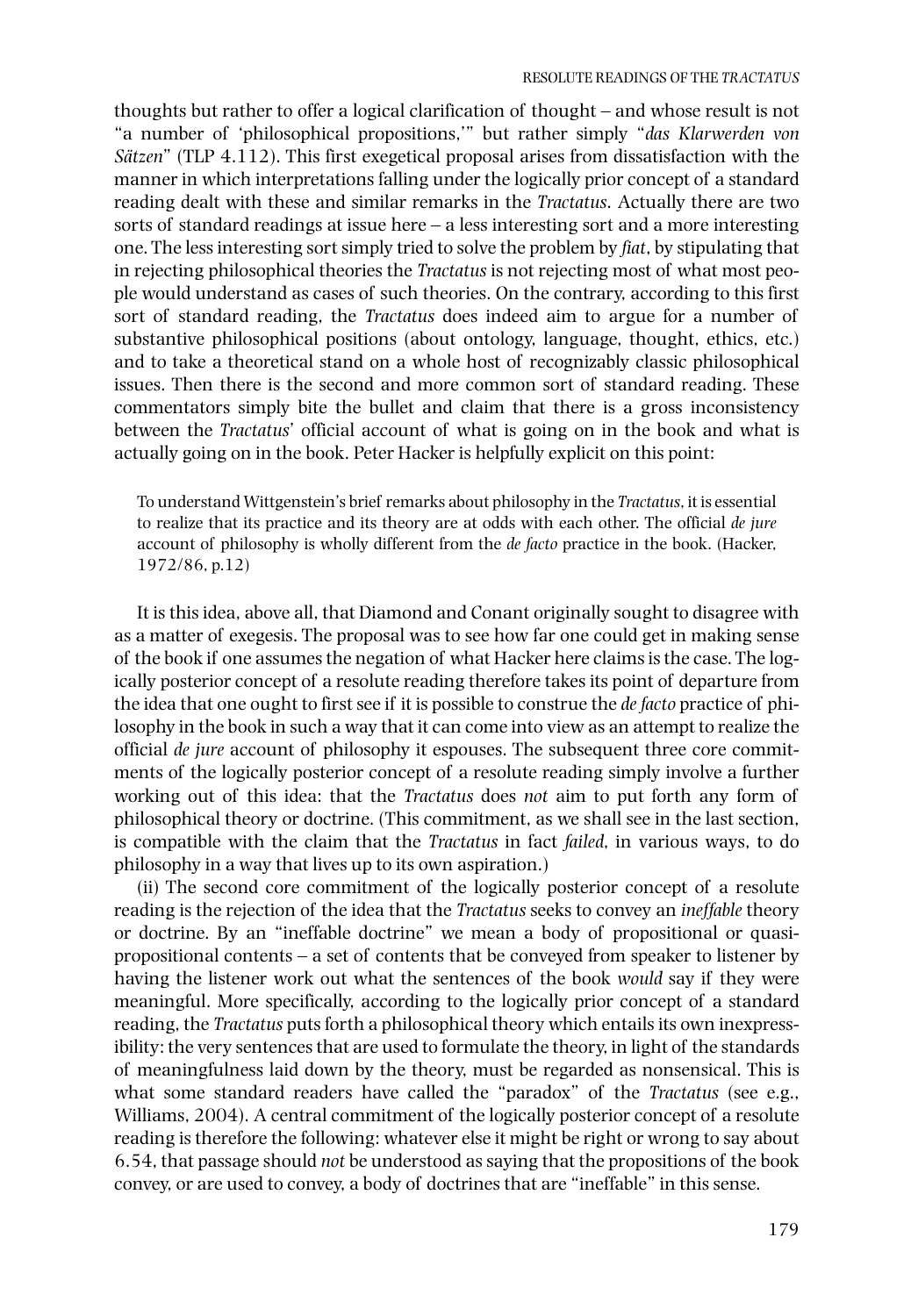(iii) The third core commitment of the logically posterior concept of a resolute reading is that the *Tractatus* rejects (what has come to be called) the "substantial" conception of nonsense and endorses (what has come to be called) the "austere" conception of nonsense. This commitment follows from the first, in as much as it refuses to see the *Tractatus*' entitlement to deploy "nonsense" as a term of philosophical criticism as resting upon anything like a prior philosophical theory of meaningfulness. The capacity to distinguish sense from nonsense is one that must come together with the reader's capacity to think and speak. These are interrelated capacities that the reader must bring to an encounter with the book and which are then refined over the course of the activity of reading the book and climbing its ladder. These are not capacities that are in any sense first conferred upon the reader only upon her having been persuaded of the truth of a particular theory of some sort. This is rather obviously true of the reader's capacity to understand and speak – and thus to grasp and traffic in the expression of thought. But a central point here is that this is no less true, for the early Wittgenstein, of the reader's capacity to detect cases of only *apparently* grasping and trafficking in the expression of thought. We are able to recognize some things as nonsense even before we learn from the *Tractatus*. The office of the book is not to confer this capacity upon us but to deepen and sharpen it. More specifically, the austere conception of nonsense holds that a sentence is nonsensical, on a particular occasion of use, if and *only* if we have failed, on that occasion, to give a meaning to its constituent words (cf. TLP 5.4733). There is no such thing as substantial nonsense, i.e., nonsense that arises when meaningful words are combined in a way that transgresses the bounds of significant discourse, as those bounds have been demarcated in accordance with the terms of a particular theory of what can and cannot be said. Indeed, it is essential to the logically posterior concept of a resolute reading that the *Tractatus* itself involves an attack on the very idea of a theory of meaningfulness of such a sort – on the very idea that it is possible to codify, in advance of the exercise of our capacity of thought and speech, some putatively prior set of rules that off their own bat determine when units of thought or speech are meaningfully combined in legitimate (i.e., fully significant) or in illegitimate (i.e., substantially nonsensical) ways. Nonsense, according to the austere conception, always arises from a failure of determination of sense (a failure to put words to logical use), rather than from putting words to a fully determinate, but nonetheless illegitimate use (a *logically wrong* kind of use; cf. TLP 5.473–5.4732). From this it follows that the *Tractatus*, when it states that the reader must recognize the author's elucidatory sentences as nonsensical, does *not* mean (as the logically prior concept of a standard reading maintains) that the reader must apply to those sentences a theory of meaningfulness – one which is to license the inference that what those sentences are trying to say, in virtue of the meanings that *have* been assigned to each of their constituent parts, is nonsensical. Instead, according to the logically posterior concept of a resolute reading, the reader is meant to be brought to the point at which she realizes, contrary to her impression that she has conferred a fully determinate method of symbolizing upon the elucidatory sentences of the *Tractatus*, that in fact she has done no such thing – that there is only an illusion of understanding here. This realization, this dissipation of the illusion of understanding, is what is involved in climbing up and throwing away the individual rungs of the ladder of sentences of which the book is largely composed. The reader, in other words, is not meant to come to realize that she has been wandering beyond the limits of significant discourse, but rather that she has been subject to *illusions* of meaning – including the illusion that what lies beyond significant discourse can be characterized in logically positive terms. The austere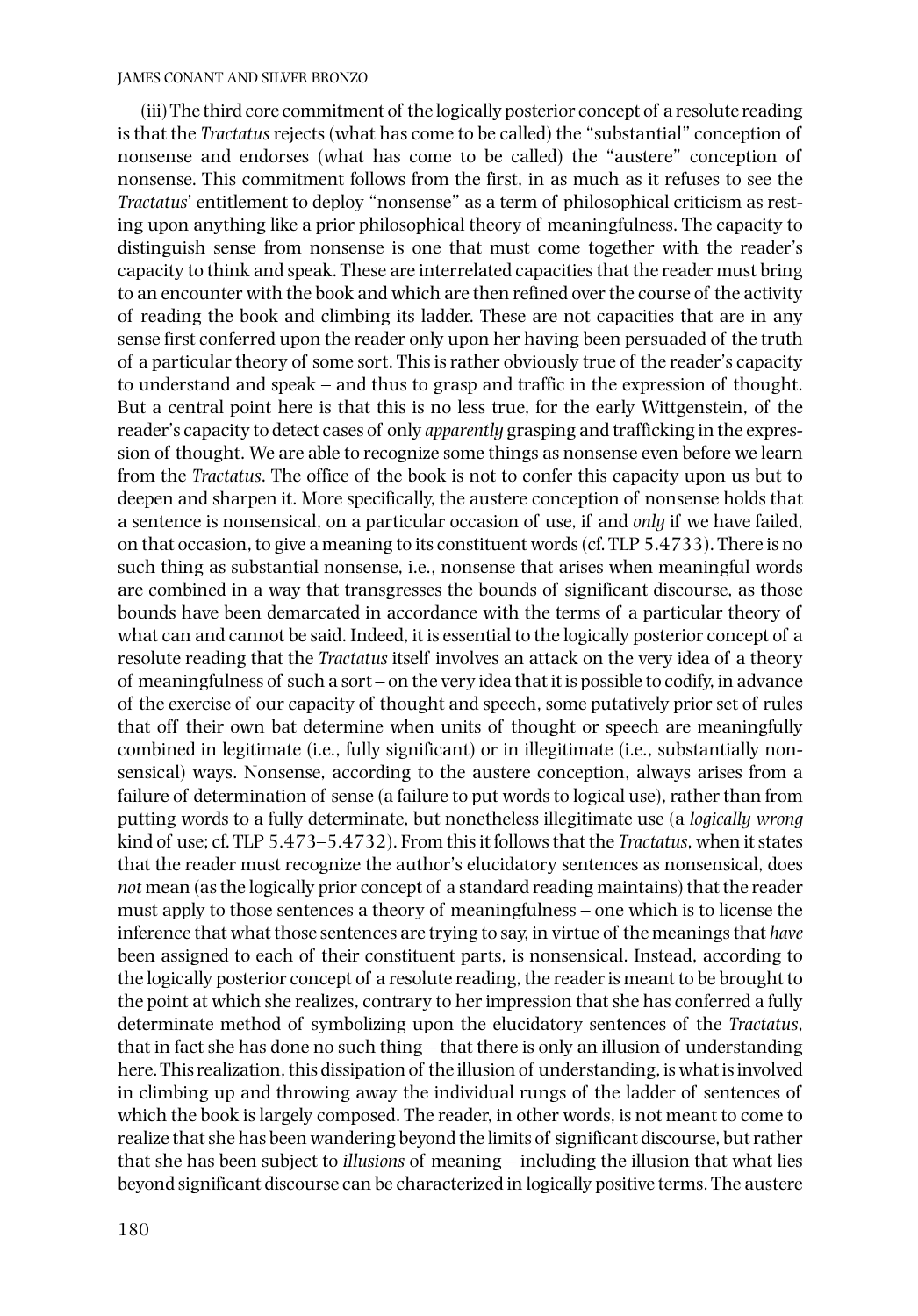conception of nonsense that underlies the logically posterior concept of a resolute reading therefore is not a self‐standing theory of nonsense, but merely a way of expressing a rejection of an apparently tenable form of philosophical theory that the *Tractatus* seeks to show rests upon an illusion.

(iv) The fourth core commitment of the logically posterior concept of a resolute reading is that the role of a proper logical notation or *Begriffsschrift* in the activity of the logical clarification of thoughts is *not* to serve as a test for determining whether the sentences of ordinary language comply with the proscriptions of some theory of meaningfulness putatively laid down in the book. According to the logically prior concept of a standard reading, the *Tractatus* understands a logical notation as a codification of the requirements of such a theory, so that translatability into permissible formulae of the notation is the ultimate arbiter of meaningfulness. The test is supposed to proceed in the following way: we first identify the logical units that compose the sentence under interrogation, as well as the logically relevant ways in which those units are put together; we then translate those units into symbols of the *Begriffsschrift* and combine them in the same way in which the units of the original sentence are supposedly put together; finally, we establish whether the resulting formula of the *Begriffsschrift* is well‐ formed or ill-formed. In the former case, the sentence has passed the test and is significant; in the latter case, it has failed the test and is *therefore* nonsensical. This account of the role of the notation in the logical clarification of thought turns on the idea that a sentence can be nonsensical *because* the logical units of which it is composed are combined in an illegitimate way. It presupposes, in order words, the possibility of substantial nonsense. The logically posterior concept of a resolute reading must hold that the role of the notation is not to be understood along these lines.

Individual resolute readers, in their writings on the *Tractatus*, have of course gone well beyond merely offering a defense of these four negative exegetical claims that constitute their core commitments. The point of these four commitments is simply to articulate a framework within which one can try to go on and make sense of the whole of the book. Hence the highly generic nature of the logically posterior concept of a resolute reading. Each individual resolute reader has gone on to offer more determinate answers to any number of pressing exegetical questions, such as: How does the *Tractatus* conceive in detail of the activity of philosophical clarification? What is the overall point of the *Tractatus*, if it is not to put forth effable or ineffable doctrines? How is the manner in which the book is composed supposed to lead the reader to realize that she has in fact failed to assign a determinate meaning to the words of some of the sentences of the *Tractatus* that she initially takes herself to understand? How in detail should we understand the role of a *Begriffsschrift* in the context of the logical clarification of thoughts? What is the role of the specific forms of notation that Wittgenstein introduces for this purpose, such as the truth‐table notation, the N‐operator notation, the bracket notation in TLP 6.1203, etc.? If the *Tractatus* did not *aim* to put forth any doctrine, how should we understand the evolution of Wittgenstein's thought and his later criticisms of the *Tractatus*? If the *Tractatus* rejects the idea of ineffable (propositional or quasi‐ propositional) contents, how should we understand the saying/showing distinction?

The four core commitments surveyed above introduce significant constraints on how such questions are to be answered, but they do not dictate any specific answer to these questions or to any of a great many other intimately related exegetical questions. In fact, such questions have been taken up and answered in remarkably different ways by different resolute readers.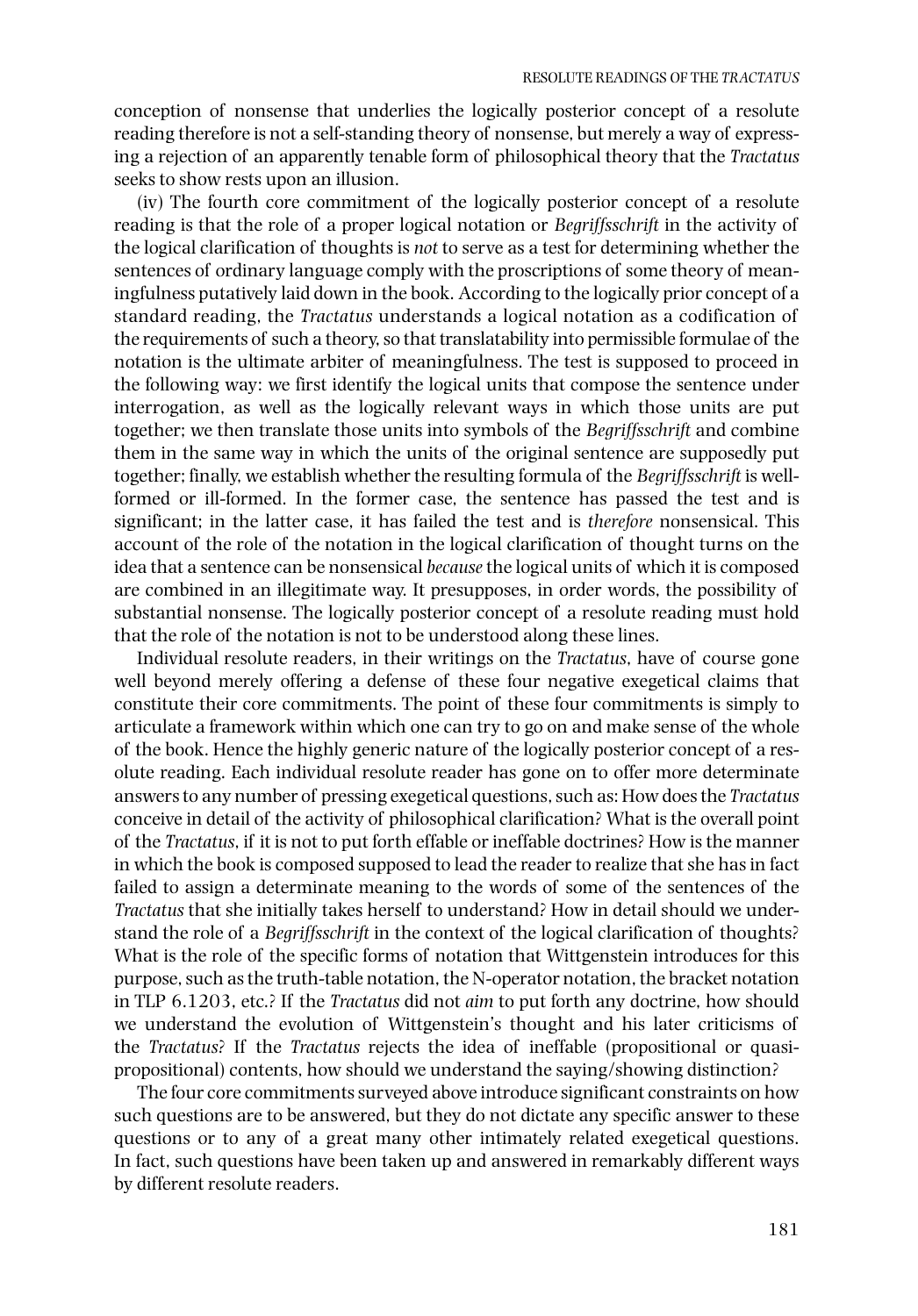## 3 Two Sorts of Criticism of "Resolute Readings"

A first significant shift in the meaning of the term "resolute reading" is already to be detected if we survey the criticisms that have come to be mounted against interpretations that the critics in question have thus classified. (For an overview of the relevant literature, see Bronzo, 2012.) These criticisms divide in fact into two very different kinds. On the one hand, there are criticisms that are meant to involve a rejection of the negative commitments of the logically posterior concept of a resolute reading, and thus a defense of some version or other of the logically prior concept of a standard reading. Using the term "standard" in the above‐explained sense, we could refer to criticisms of this first sort as *standard criticisms*. On the other hand, there are criticisms that are not meant to involve a rejection of any of those negative commitments. Criticisms of this second sort we might call *nonstandard.*They involve no defense of any of the four constitutive commitments of the logically prior concept of a standard reading. They are directed instead against further particular positive commitments which are alleged to be held by some or all "resolute readers," where what now allows for the subsumption of some commentator under the concept of a resolute reader goes well beyond any understanding of the term "resolute" that can be funded by the logically posterior concept elucidated above. When these criticisms are understood as criticisms of resolute readings *qua* resolute readings, the term "resolute" has shifted its sense: the concept of a resolute reading is no longer understood to have a logically posterior grammar and its content has become considerably more determinate.

In the next section, we will look at a criticism of so-called "resolute readings" that illustrates this sort of shift in meaning. It is a particularly interesting case, because it has been put forth by some commentators as a standard criticism, and by others as a nonstandard criticism. Thus, where there appears to be a single criticism, corresponding to a single form of words, there are in fact two different criticisms. By examining this case we will explore an example of a phenomenon to be encountered in a number of different forms in the secondary literature about resolute readings: we come to see not only how the term "resolute reading" undergoes a shift in its meaning, but also how self‐described critics of such readings who take themselves to be on the same side of some supposed single battlefield are sometimes merely in apparent agreement with one another.

#### 4 Shedding the First Two Logical Features

There is a widespread tendency among critics of resolute readings to characterize their target as someone who claims that the *Tractatus* does not aim to convey any insight or understanding, but only to engage in an exercise of "therapy," where this is taken to mean, to put it crudely, that the only point of the book is to lead us to throw away the book. Roger White, for example, has written that in the *Tractatus*, for resolute readers, "nothing is shown, no insights are vouchsafed, other than that we have been led on a wild goose chase," which leads him to conclude that the resolute approach is an "immensely trivializing account of Wittgenstein's work" (White, 2011, p.46). In a similar vein, some critics have characterized the resolute approach as "nihilistic" (Emiliani, 2003; Stern, 2004, p.45) or "post‐modernist" (Hacker, 2000, pp.356–60) or "purely therapeutic" (McGinn, 1999, 2006; Hutto, 2003), where each of these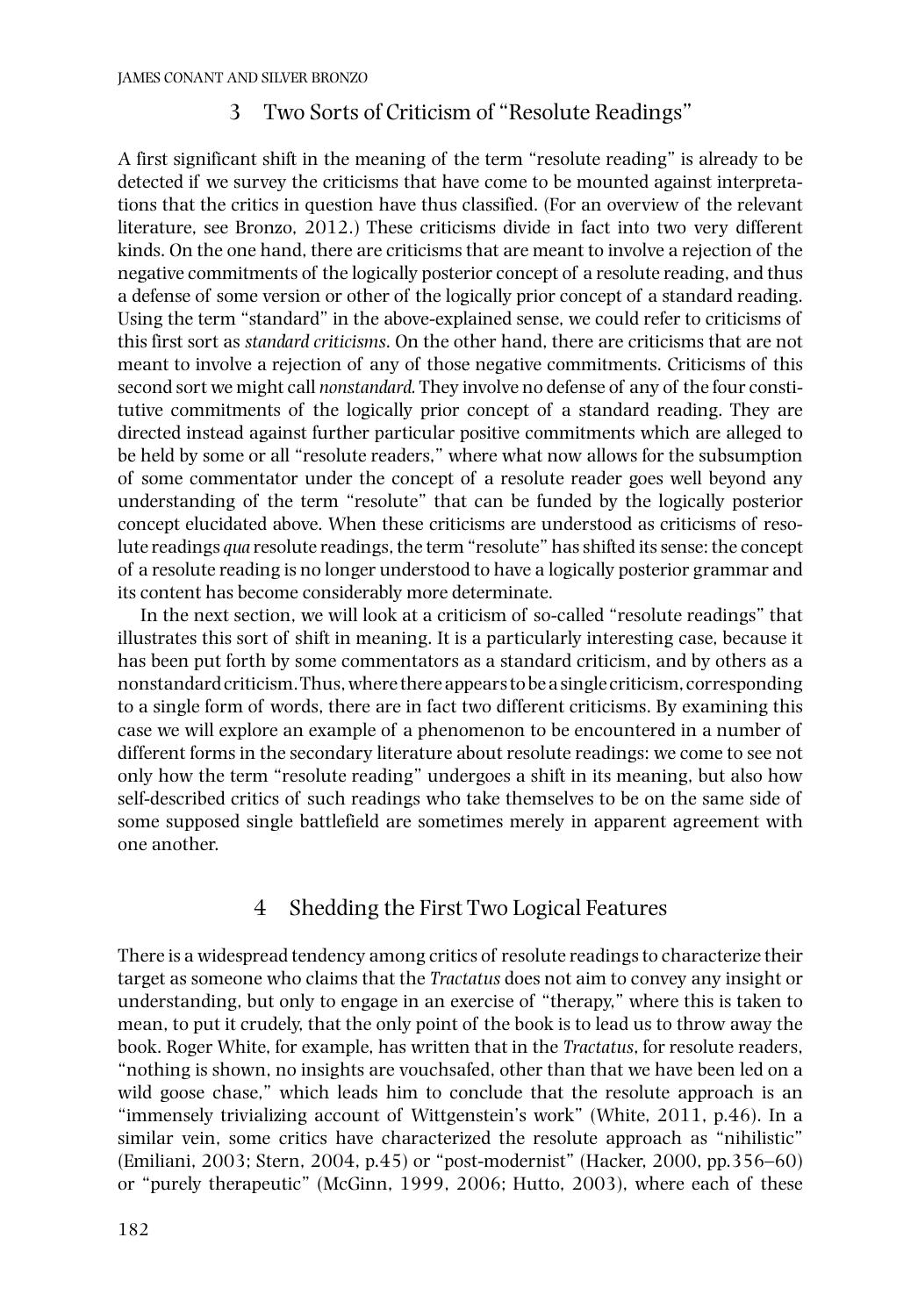epithets is supposed to be justified by the fact that the *Tractatus*, according to resolute readers, does not aim to communicate any insight.

This sort of criticism – call it *the no‐insight objection* – has been put forth by commentators who differ greatly from one another in their interpretations of the *Tractatus* and in their stances toward resolute readings. There are in fact two rather different forms of objection here entered – where much confusion is caused by the fact that each is entered by calling upon exactly the same form of words to make the objection in question. On the one hand, there are commentators who have put forth the no‐insight objection as a way of defending some version of the logically prior concept of a standard reading of the *Tractatus* (and thus as a *standard criticism* of resolute readings, in the sense defined above), assuming that the *only* way in which the reader can be meant to gain insight or understanding from the *Tractatus* is by grasping a body of propositional or quasipropositional truths. On the other hand, there are commentators who have put forth the no‐insight objection without wishing to disagree with any of the core commitments of the logically posterior concept of a resolute reading (thereby entering the objection as a form of *nonstandard criticism* of resolute readings).

Commentators belonging to the first camp, such as Peter Hacker (2000, pp.356– 60), in effect argue that the logically posterior concept of a resolute reading in the very moment that it embraces its core commitments thereby deprives itself of the resources required to make sense of the idea that the *Tractatus* seeks to confer some sort of insight or understanding upon its reader. This is not obviously true. All that such a resolute reading deprives itself of is the right to make sense of that idea *in the way someone like Hacker does* – namely, by claiming that the *Tractatus* aims to convey a body of propositional or quasi‐propositional contents (see the list of the putative Tractarian insights in Hacker, 2000, pp.353–6). This does not show that such resolute readers cannot make sense of the very idea that in reading the book we make a form of genuine and valuable intellectual and existential progress. Most resolute readers, after all, do emphasize throughout their writings that the *Tractatus* is interested in the achievement and conferral of forms of *clarity*. Depending upon what one means in speaking of "insight" or "understanding," the claim that this is what we achieve may remain more or less consistent with something that resolute readers are happy to say about what happens to us as we read the book and make progress with it. The question therefore is not well posed in the following terms: do resolute readers oppose the very idea that the *Tractatus* seeks to confer "insight" or "understanding" on any possible specification of what the words "insight" or "understanding" might be taken to mean? The question rather is: what sort of "insight" or "understanding" can the *Tractatus* be said to confer? If expressions such as "insight" or "understanding" are spelled out in terms of grasping bits of propositional or quasi‐propositional knowledge, then, yes, in *that* sense, resolute readers are indeed committed to denying that the *Tractatus*, through its elucidatory sentences, seeks to "convey insights" or "impart understanding." But there are, of course, other no less natural and intelligible things to mean by those terms. According to most resolute readers, to understand the book requires, among other things, "understanding its aim," "understanding its author" (following 6.54), "understanding and mastering its logical notation," "understanding the logical differences in the modes of symbolizing expressed through different sorts of signs in the notation" (to mention just four of the forms of "understanding" that resolute readers make much of). Depending upon what is meant by terms such as "understanding" and "insight," resolute readers may or may not wish to allow for additional forms of insight and understanding.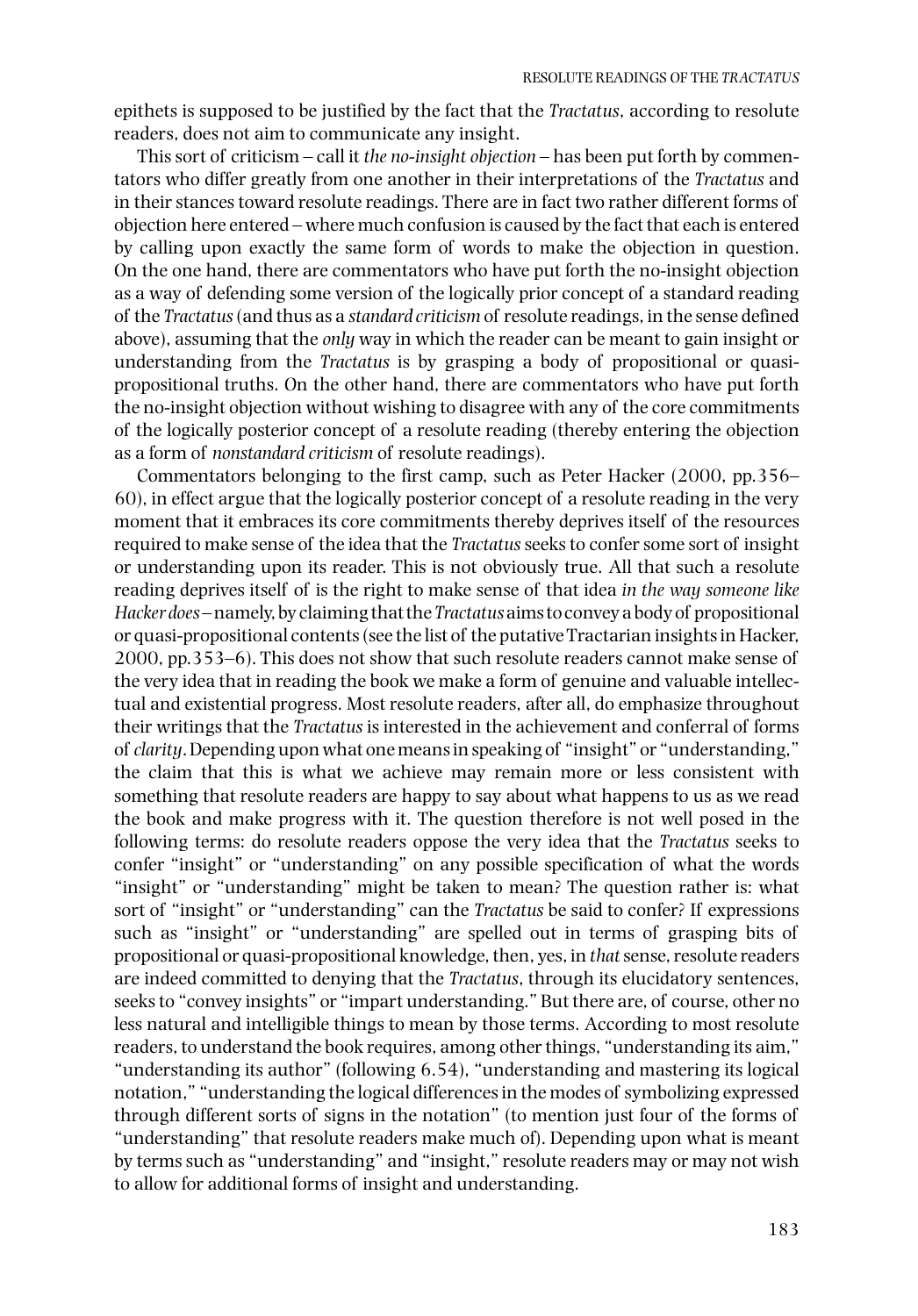#### James Conant and Silver Bronzo

It is worth emphasizing that we do not see these remarks as involving any sort of repudiation of what was originally maintained by Diamond and Conant. Consider for example this passage from the conclusion of a relatively old paper of Conant's, in which he summarizes his understanding of the method of the *Tractatus*:

The *Tractatus* seeks to bring its reader to the point where he can *recognize* sentences within the body of the work as nonsensical, not by means of a theory that legislates certain sentences out of the realm of sense, but rather by *bringing more clearly into view* for the reader the life with language he already leads – by *harnessing the capacities* for distinguishing sense from nonsense […] implicit in the everyday practical mastery of language that the reader already possesses. […] The work seeks to do this, not by instructing us in how to identify determinate cases of nonsense, but by enabling us to *see more clearly* what it is we do with language when we succeed in achieving determinate forms of sense […] and what it is we fall short of doing when we fail to achieve such forms of sense […]. (Conant, 2002, pp.423–4, emphases added)

This passage speaks of what the reader is brought to recognize by the book, what is brought clearly into view for the reader by the book, the forms of mastery which the reader achieves through reading the book, and so on. Metaphors of "sight," "improvement," and "mastery," and references to the forms of clarity and recognition that come with such forms of vision and mastery, pervade this whole passage and much of the rest of the essay from which it is drawn. It hardly seems a stretch to paraphrase what is at issue here in terms of the idea that the *Tractatus* seeks to enable its reader to attain certain forms of *insight*. Everything depends simply upon what is meant by that last word. (It is true that at many points in that paper the author denies that the *Tractatus* seeks to convey "insights," but in those contexts the author is using the term "insight" for the specific form of grasping inexpressible truths that belongs to the logically prior concept of a standard reading. He is taking over the term as employed by such standard readers and simply using it as they do.)

The core commitments of the original, logically posterior concept of a resolute reading in no way *demand* an account of "Tractarian insights" along the lines that Conant allows in the previous passage. That passage is part of an early effort on his part to fill in the schema of a resolute reading in a particular way. Other commentators have retained the aforementioned core commitments but have attempted to fill in the schema in sometimes subtly differing ways, in sometimes radically different ways. What matters for our present point is simply that those core commitments, taken by themselves, in no way force one to conclude anything remotely resembling the following: "There are *no* insights to be gained from reading the *Tractatus,*" or "The only point of the book is to lead us to throw away the book." It is true that nothing in the four commitments taken by themselves necessarily precludes that conclusion either. In that sense, a no‐insights thesis is an exegetical extra that a resolute reader *qua* resolute reader may, but need not, endorse. But that is true of a great many other things that must go into any textually satisfying account of the *Tractatus*.

The commentators who form the second camp mentioned above (namely those who take the no‐insight objection to be a criticism of resolute readers, but do not wish to disagree with any of their core commitments) have come to regard the supposed noinsight thesis to be constitutive of what it means to be a resolute reader. They then often go on to ascribe further commitments to resolute readers to make sense of their initial supposed commitment to the no‐insight thesis. They thereby introduce a great deal of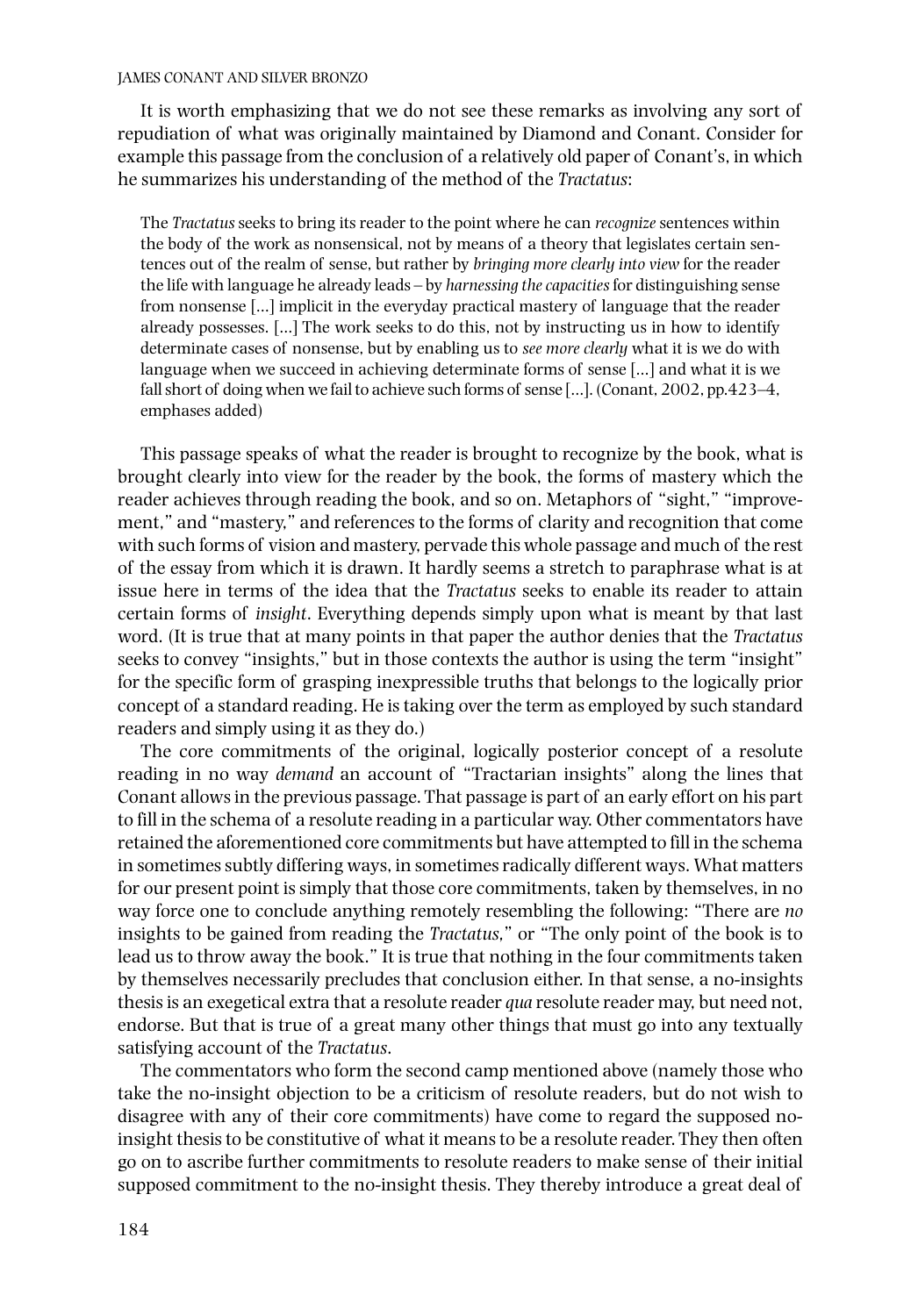additional content into the concept of a resolute reading. Some of these commentators then turn around and represent themselves as far more moderate or measured than the other parties to the debate in seeking to occupy a *middle ground* between standard and resolute readers. Such commentators claim to agree with resolute readers and disagree with standard readers when it comes to the core commitments of resolute readings, but to agree with standard readers as against resolute readers when it comes to the question of whether the *Tractatus* is concerned to confer forms of insight and understanding. However, the latter idea, so specified, does not necessarily suffice to identify a ground of disagreement with a given resolute reader. This does not mean that in such cases there is no ground of disagreement. What some of these middle‐way commentators go on to say about the logical character of the insights conveyed, as well as about the means by which they are to be conveyed, may well strike a resolute reader as either exegetically implausible or philosophically confused and sometimes both. Readers such as Conant, Diamond, Goldfarb, and Ricketts, insofar as they continue to employ the term "resolute" in its original sense, do generally take themselves to be disagreeing with such middle‐way readers about how best to fill in the exegetical schema specified by the logically posterior concept of a resolute reading. On this understanding of the disagreement, the question is not one of *whether* to be a resolute reader, but rather one of *how* to be a resolute reader. But, in the revised use of the term "resolute" that self‐avowed middle‐way readers tend to prefer, the nature of that disagreement frequently is described in the following terms: as a disagreement between a resolute reader and a non-resolute reader. Their deployment of the terminology depends on their having conferred a self‐standing grammar on the concept of a resolute reading – one that allows one to classify a reader in this way on grounds that are no longer logically posterior to the concept of any other sort of reading. The logically prior concept is now that of a resolute reading (defined by the supposed commitment to the no‐insight thesis), and the logically posterior one is that of a non‐resolute reading (defined by the rejection of the no‐insight thesis). Moreover, an interpretative approach thus classifiable as a "non-resolute" reading may come in either of two flavors: "standard" or "middle‐way." When such commentators employ the term "resolute reading" they mean something significantly different by it than what it was supposed to denote on its original employment: the first two logical features of the original concept of a resolute reading (i.e., its logically posterior and highly generic character) have been shed. It is now the highly generic concept of a "non-resolute reader" that is the logically posterior one, and the concept of a "resolute" reader" has become far more determinate – in some cases building into the very idea of such a reading some form of commitment to a self‐evidently implausible ("nihilistic," "postmodernist," etc.) exegetical thesis.

These considerations apply, for example, to the "middle‐way" interpretation proposed by Marie McGinn (1999, 2001, and 2006, especially preface, ch.1, and pp.251–4). She wants to agree with resolute readers about the fact that the *Tractatus* does not seek to convey any metaphysical doctrine, and in particular does not seek to communicate any *ineffable* metaphysical truth about a language‐independent reality. But she takes herself to disagree with resolute readers because she holds that the *Tractatus* does seek to give us insights into what is involved in a full mastery of our language. At this point, McGinn has her own story about how such forms of insight should be construed. The elucidatory propositions of the *Tractatus*, McGinn argues, do not purport to give us any sort of genuine information or metaphysical insight, but do serve to *remind* us of what we already know in virtue of our being competent language‐users, in analogy with the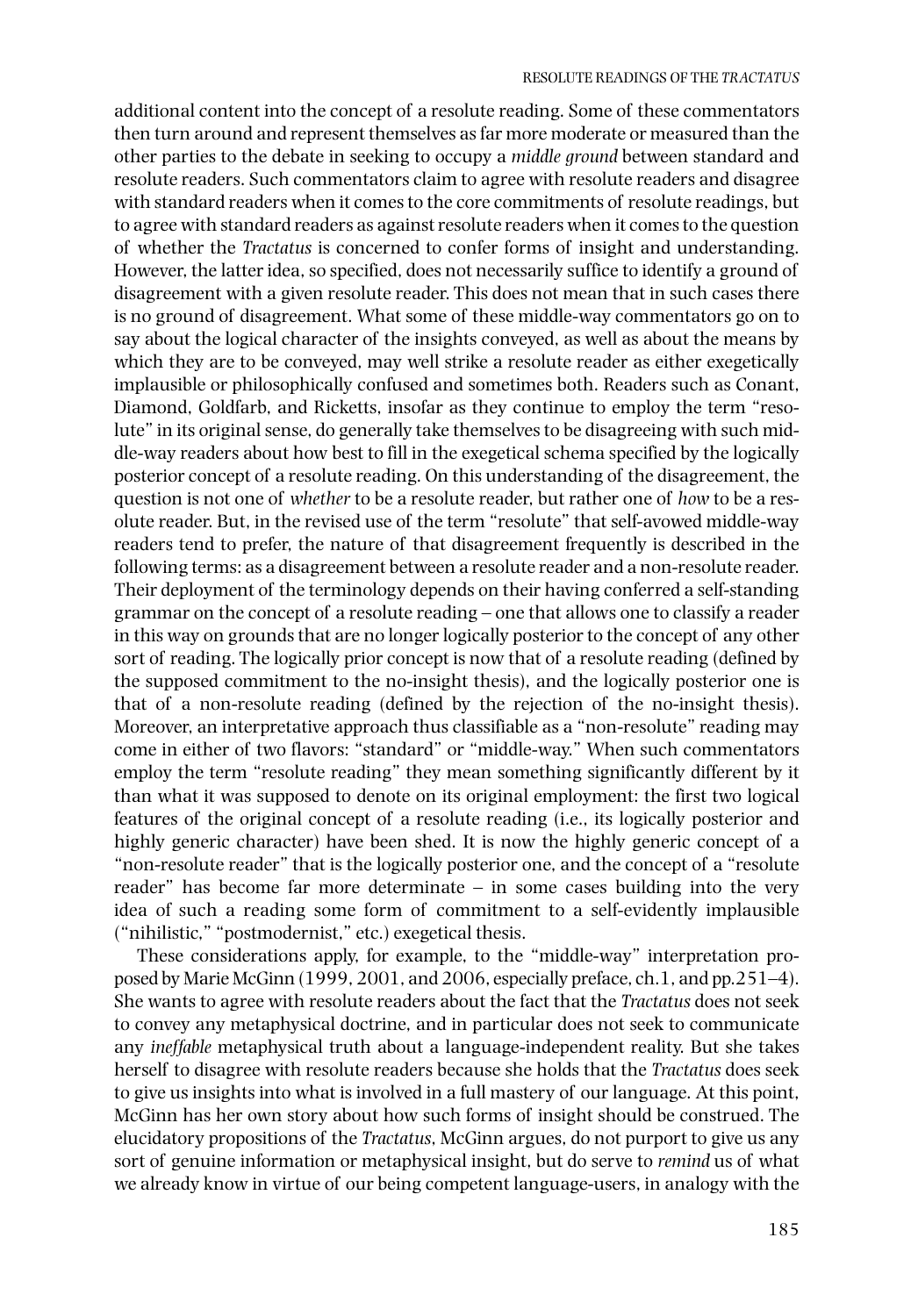"grammatical remarks" to be found in the works of the later Wittgenstein (see McGinn, 1999, pp.499, 512; 2001, pp.26–7, 33–4; 2006, e.g., p.33).

It is not immediately clear whether McGinn's positive proposal about how to understand the character of the insights that the *Tractatus* seeks to convey is or is not compatible with all four of the negative commitments of the logically posterior concept of a resolute reading. (For different views on the matter, cf. Read and Hutchinson, 2006 and Kuusela, 2007.) It is not our aim, here, to try to resolve this issue, but only to make the following conditional point: *if* McGinn's proposal is compatible with those negative commitments, then it will simply appear to resolute readers who employed the term "resolution" in its original sense as an attempt to develop *a* particular form of resolute reading of the *Tractatus*, rather than as an attempt to trace a third way between standard and resolute readings, as she herself would describe the situation. This is not to deny that Conant, or Diamond, or Goldfarb, or Ricketts could still find much to disagree with McGinn's positive proposal; but this disagreement would represent a new front in the debate about resolute readings – one which is not concerned at all with the question of whether the *Tractatus* should be read "resolutely" in the original sense of this term, but rather with how to fill in the interpretative schema such a reading proposes.

Proponents of middle‐way interpretations do not exhaust the second camp of commentators mentioned above – namely, the camp of those who put forth the no-insight objection as a *nonstandard* criticism. There are in fact commentators who resemble the proponents of middle‐way interpretations in taking the no‐insight thesis to be constitutive of what it is to be a resolute reader, but who do not describe themselves as occupying a middle position between resolute readers and standard readers. This is because for them the term "resolute reader" has simply come to name someone who thinks that there is no way to make sense of the idea that the *Tractatus*, through its artful employment of nonsense, is aiming to lead its reader to a state of greater insight. Moreover, for them the term "standard reader" has now simply become the logical complement of "resolute reader," on this new understanding of the term. So to think that there is some way to make sense of the idea that the *Tractatus* through its artful employment of nonsense is aiming to lead its reader to a state of greater insight just *is* for them what it is to be a standard reader. We now have reached the point where a complete reversal has been effected in the logical dependence of the two complementary terms. In the parlance of such commentators, the concept of a resolute reading is the logically prior concept and the concept of a standard reader is the logically posterior one. To be a standard reader is to reject the supposedly essential and defining feature of all resolute readings – the no‐insight thesis. At this point, we have shed the first two logical features of the original concept of a resolute reading, as well as the correlative logical features of the original complementary concept of a standard reading.

One example of a commentator many of whose remarks suggest that he schematizes the controversy in these terms is Roger White (2006, 2011). Like McGinn, White rejects the no‐insight thesis and understands such a rejection as the repudiation of any resolute reading. For White, as for McGinn, the no‐insight thesis is a constitutive feature of resolute readings. However, unlike McGinn, White does not purport to occupy a "middle ground" between "standard" and "resolute" readings; he purports instead to be defending a version of the "standard" or "orthodox" reading. Indeed, White claims to be in substantial agreement with "orthodox" readers such as Hacker (White, 2011, p.47). This serves to obscure the extent to which White is in fact in considerable disagreement with commentators such as Hacker on at least some of the issues that were originally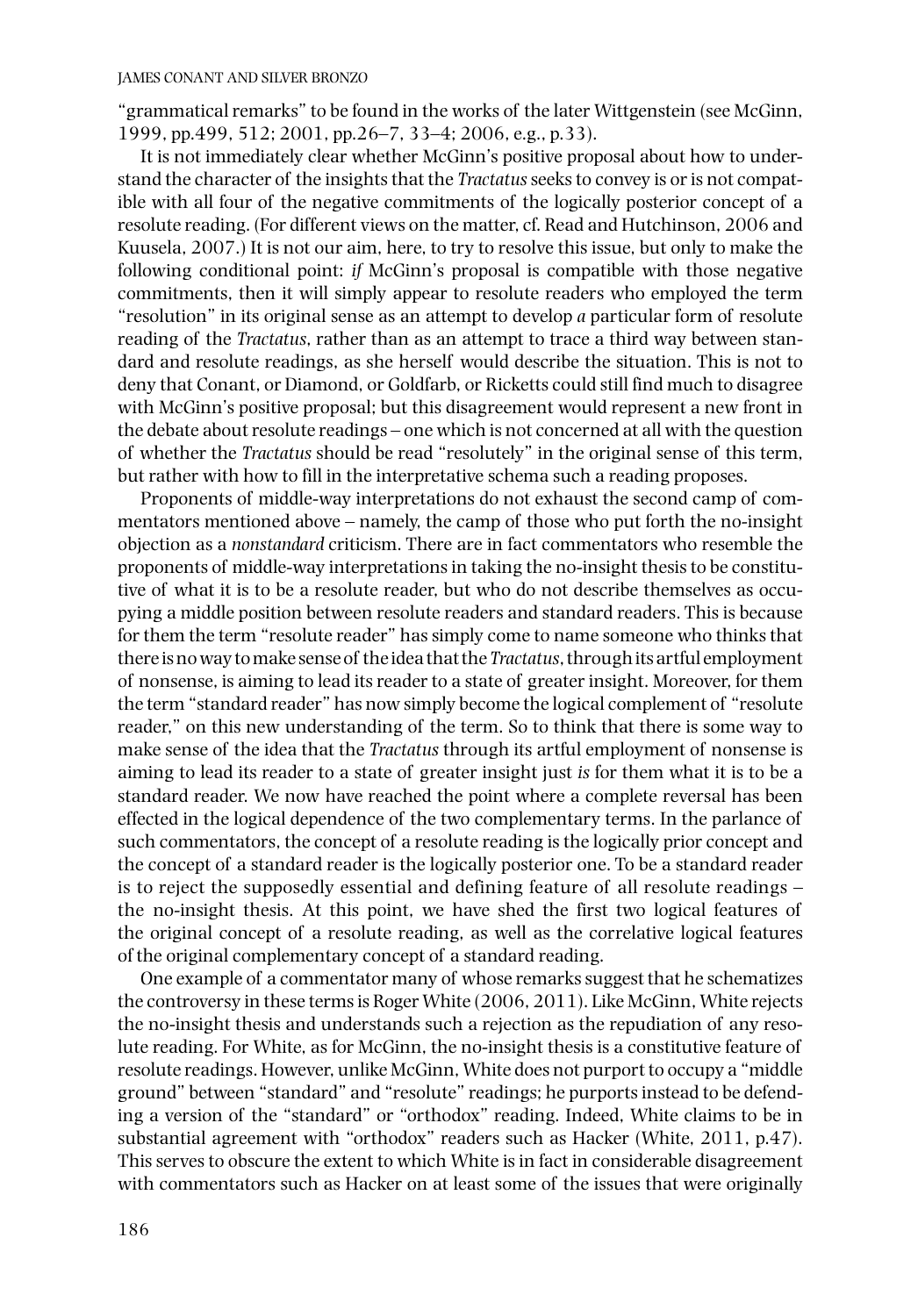deemed to be essential to the debate between standard and resolute readers. White himself tends to relegate his discussion of these points of disagreement with commentators such as Hacker to footnotes and asides, as they do not represent for him the essential front of what he takes to be his own disagreement with resolute readers. This, however, in no way alters the fact that the concept of a "standard" or "orthodox" reading that White employs is actually quite different from the one canvassed at the outset of this chapter. This does not make White's terminology correct or incorrect. He has the right to classify commentators in any way he likes. But it does make for considerable confusion if one takes the terminology itself to already indicate the manner in which his disagreement with resolute readers aligns with those of other recent commentators (such as McGinn) with such readers.

In some of the aforementioned footnotes and asides, White appears to reject at least some of the core positive commitments of the logically prior concept of a standard reading, and thus to endorse at least some of the core negative commitments of the logically posterior concept of a resolute reading. This applies, in particular, to the second and third commitments of the respective sorts of reading. White, in explicit disagreement with Hacker, claims the following:

We cannot present Wittgenstein as holding that [for example] the sentence 'Objects form the substance of the world' is nonsense, and hence that one could not say 'Objects form the substance of the world', but that nevertheless *that* was what he thought. (White 2011, p.53)

For White, the resulting philosophical position would not only be inconsistent, as Hacker concedes, but would also be "so absurd that it is not credible that it should have ever been Wittgenstein's actual position" (White, 2011, p.65, n.71). This was one of the main points of the original resolute criticism of standard readings. Moreover, White explicitly denies that the insights that the *Tractatus* wishes to communicate are propositional in nature (2011, pp.44–5), and the way in which he describes what Wittgenstein is doing in the *Tractatus* – an "exercise in Socratic midwifery" which consists in "drawing attention to something he believes is already implicit in our mastery of language" (p.44) – suggests that he wants to deny that the "insights" communicated by the *Tractatus* should even be *modeled* on propositional contents. (Indeed, his account of what is shown by the *Tractatus* here is very close to Conant's and Diamond's account of what is shown; as evidenced, for example, in the long passage from Conant quoted several pages above.) If one focuses just on these moments in White, one might be inclined to think that he would be happy to accept the second negative commitment of the logically posterior concept of a resolute reading. There are also passages that suggest that White would be equally happy to accept the third negative commitment of such a reading – namely, the attribution to the *Tractatus* of the austere conception of nonsense (see, e.g., 2011, pp.33–5). However, if one focuses instead on various details of his own positive account of what the *Tractatus* seeks to accomplish by specifying the general form of the proposition – for example, his contention that the nonsensicality of certain linguistic constructions, including the propositions of the *Tractatus*, *follows* from the specification of the general form of the propositions (White,  $2006$ , pp.83,  $125$ ) – it is difficult not to be left with the impression that White's positive account of these matters in fact commits him to a rejection of both the first and the third commitment of the logically posterior concept of a resolute reading.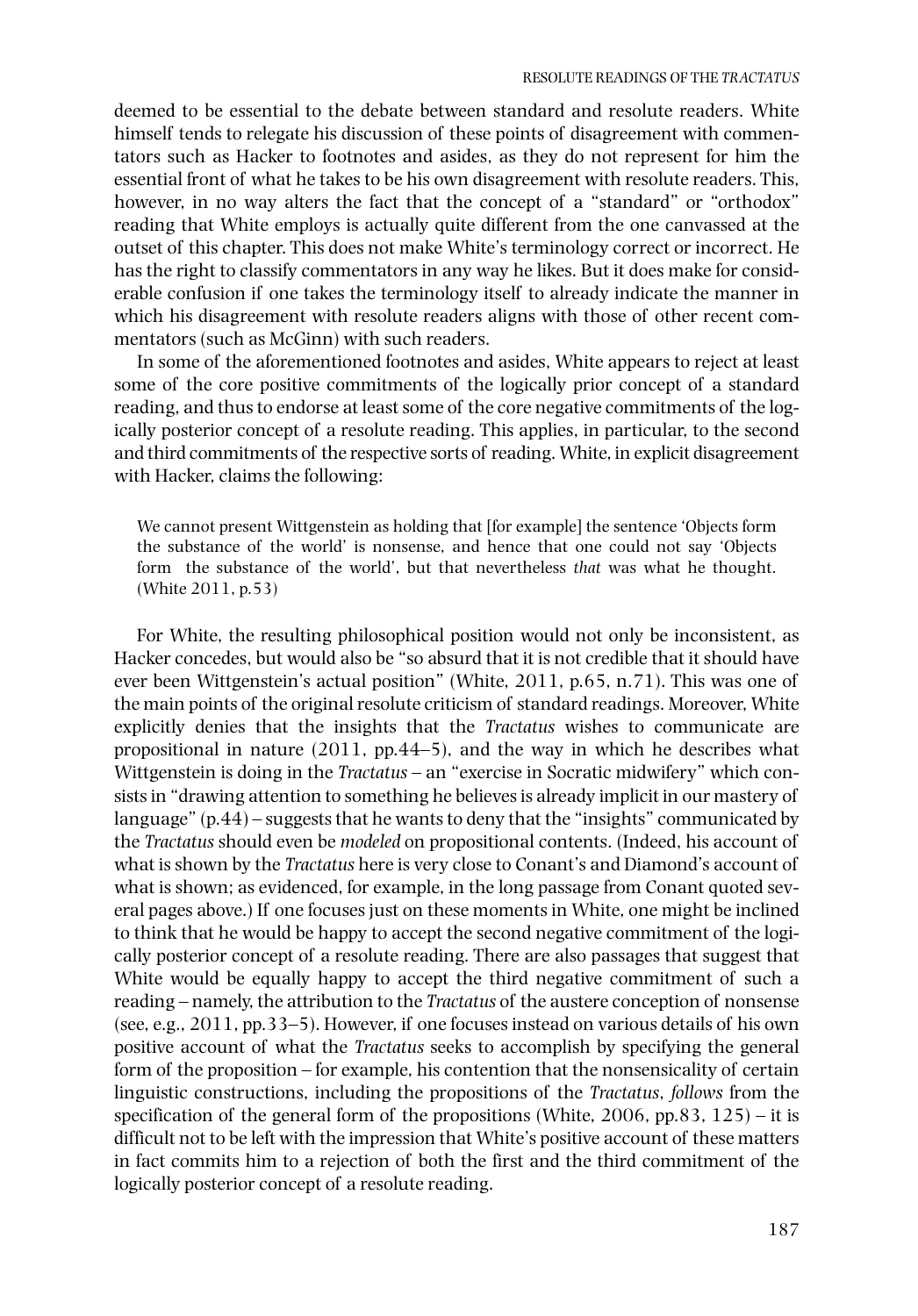#### James Conant and Silver Bronzo

It is therefore a delicate task to determine whether White's overall interpretation does or does not fall under the logically prior concept of a standard reading. Moreover, it is at least equally difficult to determine whether White's positive account of the character of the insights that the *Tractatus* seeks to convey is or is not compatible with the four negative commitments of the logically posterior concept of a resolute reading. Like McGinn, White has a very particular and idiosyncratic take on the issues involved here. For White, the first step in seeing how nonsensical utterances can convey that special sort of insight while lacking sense is to come to appreciate how metaphorical utterances work – which, for White, also may be said to convey insight while lacking sense (White, 2011, pp.35–45). The question is what the idea of "lacking sense" comes to here. White has his own very particular way of making this out. According to White's extremely inclusive way of employing the term "nonsense," metaphorical utterances are to be counted as species of the genus *nonsense*. White's proposal is to model the nonsensical but insight‐conveying propositions of the *Tractatus* – not on the platitudinous grammatical remarks that occur in the works of the later Wittgenstein, as McGinn suggests, but rather – on the complicated form of marshaling linguistic resources involved in the making of a metaphorical utterance.

This is not the place to attempt to lay out the details and assess the merits of White's own fascinating and original positive account of how Tractarian nonsense conveys insight. (For a more extensive discussion, see Conant and Dain, 2011.) Our aim, here, is simply to emphasize the following two conditional points: (1) *If* White's interpretation is consistent with the four negative commitments of the logically posterior concept of a resolute reading, then he is not disagreeing with commentators such as Conant and Diamond about whether the *Tractatus* should be read "resolutely." Merely insisting that the *Tractatus* seeks to communicate "insights" does not amount to the rejection of "resolute readings," as this term was originally understood; it all depends on how the nature of the form of insight here in question is to be construed. (2) *If* White rejects (or if his reading is implicitly committed to rejecting) some of the core negative commitments of the logically posterior concept of a resolute reading, then he and Conant and Diamond may well be able to agree that he should be classified as a "standard" rather than a "resolute" reader in the original sense of the expression, but the ground of that classification would rest on features of White's reading that have nothing to do with anyone's supposed commitment or rejection of a no‐insight thesis.

If the first alternative obtains, resolute readers such as Conant, or Diamond, or Goldfarb, or Ricketts could still find much to disagree with in White's positive account of how the elucidatory sentences of the *Tractatus* seek to convey insights. But this would be, once again, a completely new front of the debate. It would coincide neither with the original disagreement between "standard" and "resolute" readers, nor with the disagreement that obtains between some self‐described resolute readers and self‐avowed middle‐way commentators (such as McGinn) even if their proposal for how to read the book turns out to be consistent with the four negative commitments of the logically posterior concept of a resolute reading.

Once we put aside White's and McGinn's respective forms of misleading rhetoric about "no insights," the genuine differences between their respective interpretative proposals and the various readings that fall under the logically posterior concept of a resolute reading may come more sharply into relief. It is here that there are a number of genuinely interesting exegetical questions to be further debated and resolved. But these differences will generally be obscured if we employ, following White and McGinn,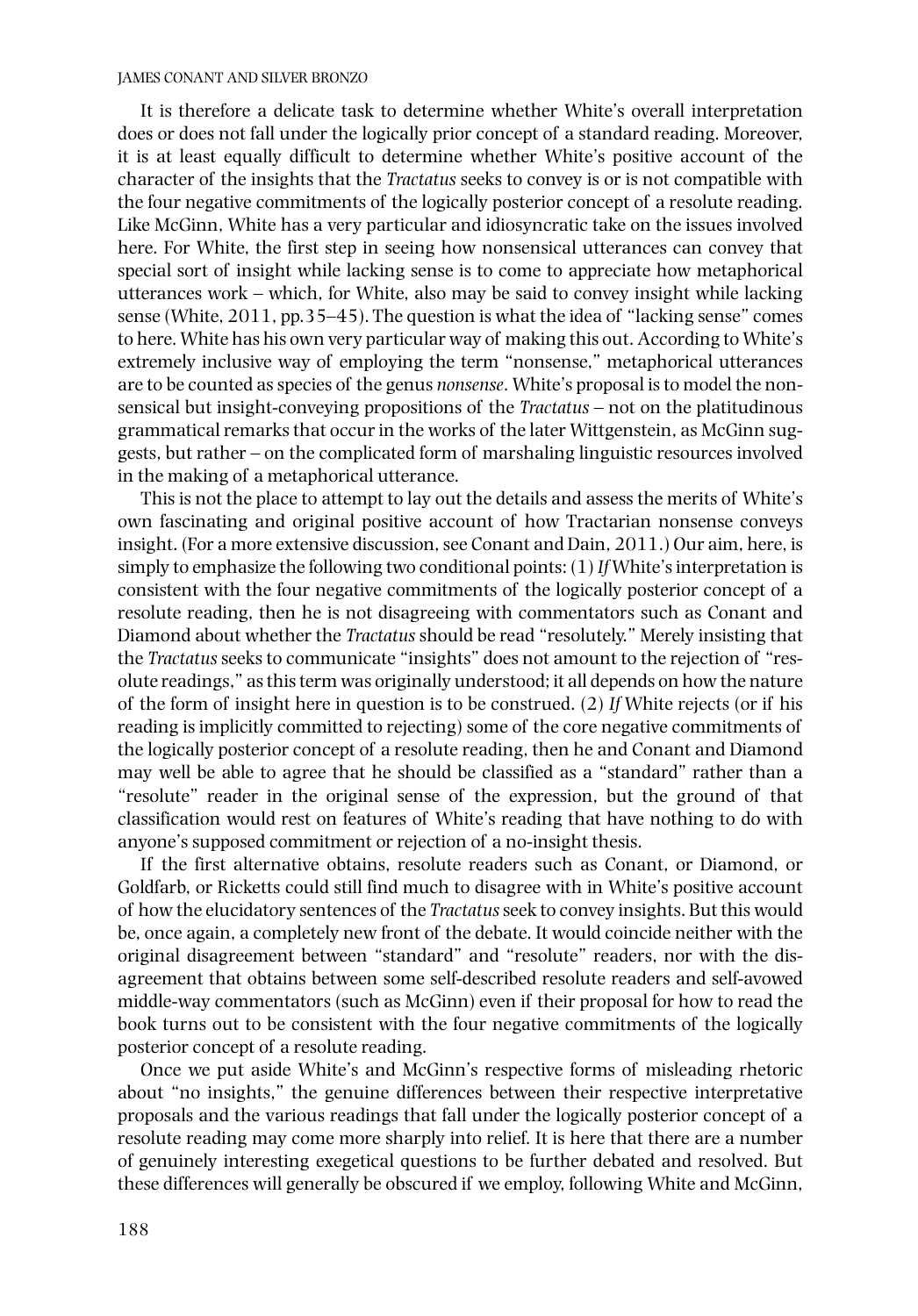a logically prior concept of a resolute reading defined by a commitment to the no‐insight thesis – a thesis that is not part of the original concept of resolution, that has remained largely unclarified, and that many self‐avowed resolute readers (such as Conant or Diamond or Goldfarb or Ricketts) do not endorse.

#### 5 Shedding the Third Logical Feature

So far we have discussed ways in which the original use of the term "resolute" has shed its first two logical features. Now we come to the third logical feature, which one might have thought to be the most stable of all: the idea that a "resolute reading" is an exegetical proposal about how best to read the *Tractatus*.

There has been a tendency in the secondary literature to extend the term "resolute" in a variety of ways, including to other texts and to other matters. The term is sometimes applied to exegetical questions extending far beyond the interpretation of the *Tractatus* (so that some now speak, for example, of a resolute reading of the *later* Wittgenstein), or to matters altogether beyond the merely exegetical (so that some now speak, for example, of certain philosophical positions *qua* forms of philosophy as being more or less weakly or strongly resolute). We will conclude by mentioning some examples of each of these developments and the further forms of confusion they have helped to introduce.

We now have to do with entirely new fronts of controversy that have recently opened up in the secondary literature. While the focus of the debate has thus shifted, the terminology has remained confusingly uniform, with each new front being characterized as a dispute between a supposedly "resolute" and "anti‐resolute" point of view on the topic in question. For example, there are some who wish to defend and others who wish to criticize what some parties to the dispute in question now term "a resolute reading of the later Wittgenstein." Thus Stephen Mulhall (2007) has defended a "resolute reading" of the private language argument, and Genia Schönbaumsfeld (2008) has criticized it. Now, there may be some justification for calling certain readings of the later Wittgenstein "resolute" – for instance, in order to highlight significant forms of continuity between the views that those readings attribute to the later Wittgenstein and those that resolute readers (in the original sense of the term) attribute to the *Tractatus*. What is essential, in this case, is that one makes clear what one means by a "resolute reading of the later Wittgenstein." This is not usually done. Not surprisingly, people on either side of the resulting debate can be found to be talking past one another. For instance, Schönbaumsfeld objects to Mulhall that there is no *prima facie* rationale for a "resolute reading" of the *Investigations*, because "the *Investigations* does not declare itself, like the *Tractatus,* to be nonsensical" (2008, p.1109). But it is hard to believe that Mulhall wishes to disagree with Schönbaumsfeld on this point. How could he have failed to notice that in the *Investigations* there is nothing strictly analogous to 6.54? Much more plausibly, the attempt to read 6.54 resolutely is not among those features of the original concept of a resolute reading that Mulhall wishes to retain as part of his newly introduced concept of a resolute reading of the *Investigations*. Similarly, according to Schönbaumsfeld, Mulhall regards as non‐resolute "*any* reading […] that regards Wittgenstein as advancing a non-empty view, or some form of argument" (2008, p.1110). The concept of a resolute reading that Schönbaumsfeld here attributes to Mulhall is analogous to the logically prior concept of a resolute reading (of the *Tractatus*)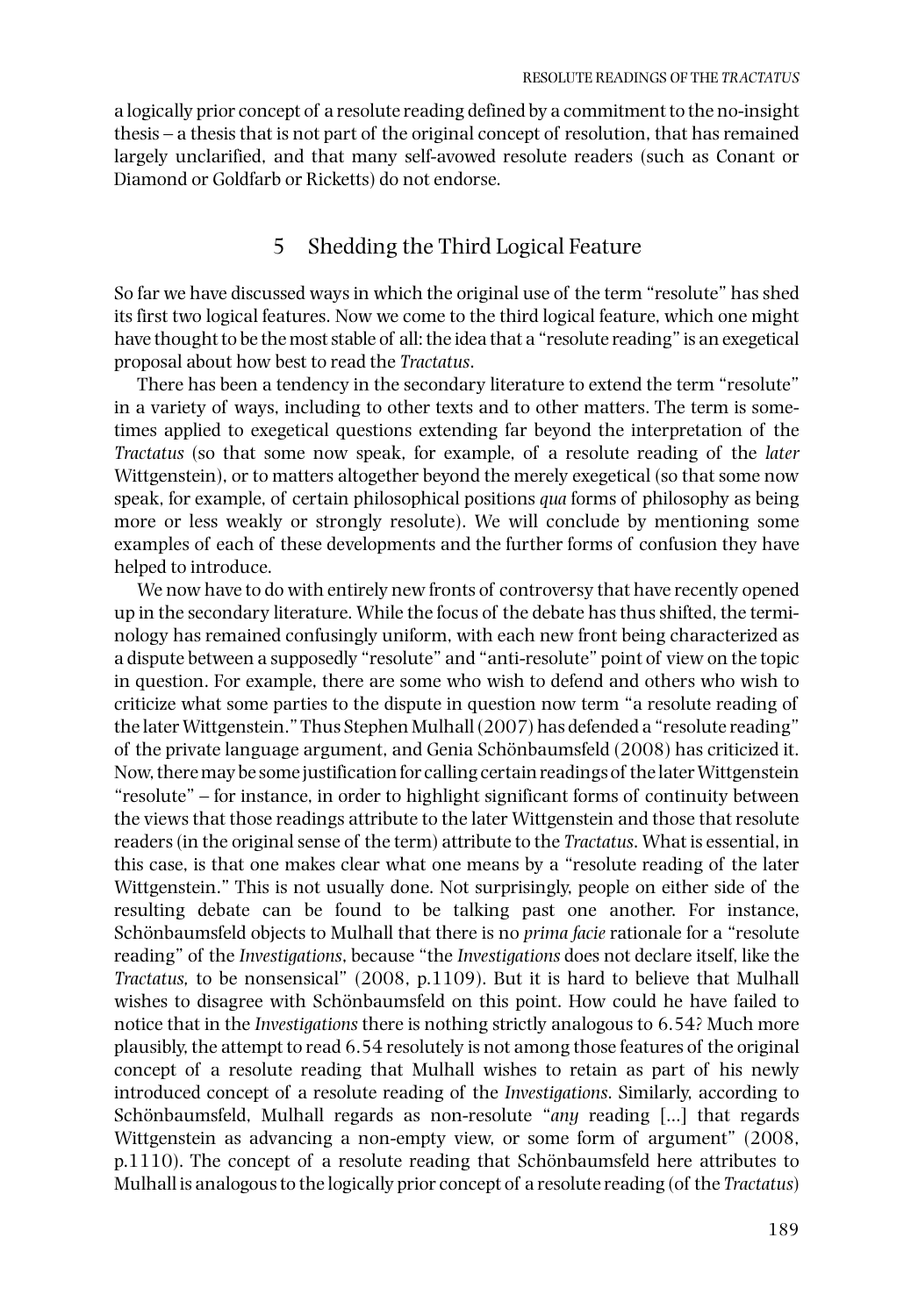that we discussed in the previous section, insofar as it is essentially characterized by a commitment to something analogous to the no‐insight thesis: a reading of the *Investigations* is resolute, according to Schönbaumsfeld, if it maintains that the book does not aim to put forth any argument or any nonempty view, on any possible construal of these notions. But Mulhall might in fact be working with a different concept of a resolute reading of the later Wittgenstein – for example, one which denies, more limitedly, that the book aims to put forth a body of propositional or quasi‐propositional theses or arguments aiming to establish the truth of such theses (e.g., arguments aiming to establish the truth of the putative philosophical claim that "a private language is logically impossible"). Be that as it may, misunderstandings could be avoided if one were to make clear what exactly is meant by a "resolute reading of the later Wittgenstein," rather than assuming that there is some single way of projecting the term "resolute" into this further context of controversy.

Perhaps more surprising still is what has become of such terminology at the hands of Rupert Read and his co‐authors. Their employment of the terminology takes its point of departure from a very particular moment in an intramural exegetical disagreement among self‐declared resolute readers of the *Tractatus*. The intramural dispute at issue is focused on the question of whether the *Tractatus* is committed to the idea of a canon of analysis (and thus to the correlative idea of a perfect *Begriffsschrift* – one which makes absolutely perspicuous what we are saying whenever we succeed in saying anything at all). This issue, in turn, is seen as having implications for how we should understand the evolution of Wittgenstein's thought and, in particular, his later criticisms of the *Tractatus*. In this dispute, there are commentators such as Conant and Diamond, on the one hand, arguing that the *Tractatus* is indeed genuinely committed to the idea in question. They see it as playing an essential role in the early Wittgenstein's conception of philosophical clarification. For these commentators, the early Wittgenstein's conception of the role of a logically perspicuous notation in philosophical clarification brings with it a host of substantive metaphysical views which the author of the *Tractatus* was unable to recognize as such at the time of writing that book, but which the later Wittgenstein gradually came to target as the philosophically most suspect aspects of his early conception of philosophy. (See e.g., Diamond, 1991, especially pp.18–22 and ch.6; Conant and Diamond, 2004, pp.80–7; Conant, 2007.) The dispute also involves commentators such as Juliet Floyd, on the other hand, who argue, *pace* Conant and Diamond, that the *Tractatus*' conception of clarification does not bring any such commitments with it – indeed, that it is already self-consciously concerned to criticize such ideas. Thus, on Floyd's reconstruction of Wittgenstein's thought, the discontinuities between the early and later Wittgenstein must be construed otherwise than along the lines suggested by Conant and Diamond (see Floyd 2001, especially pp.176–80; Floyd, 2007; cf. also Ostrow, 2002, especially pp.9, 71–2). We have here, yet again, a case of a further front in the family of controversies surrounding resolute readings – with the important difference that in the case of this disagreement all parties to the dispute take themselves to be one or another kind of resolute reader.

Warren Goldfarb has introduced some nomenclature that has proved influential in schematizing the landscape of this dispute. He refers to commentators of the former sort (such as Conant and Diamond) as "Girondists" and to commentators of the latter sort (such as Floyd) as "Jacobins" (2011, p.19; an earlier version of that paper has been in circulation since 2000). While issues may be raised about the exact nature of this dispute, this much about it seems to be clear: (a) it is an *exegetical* dispute about how to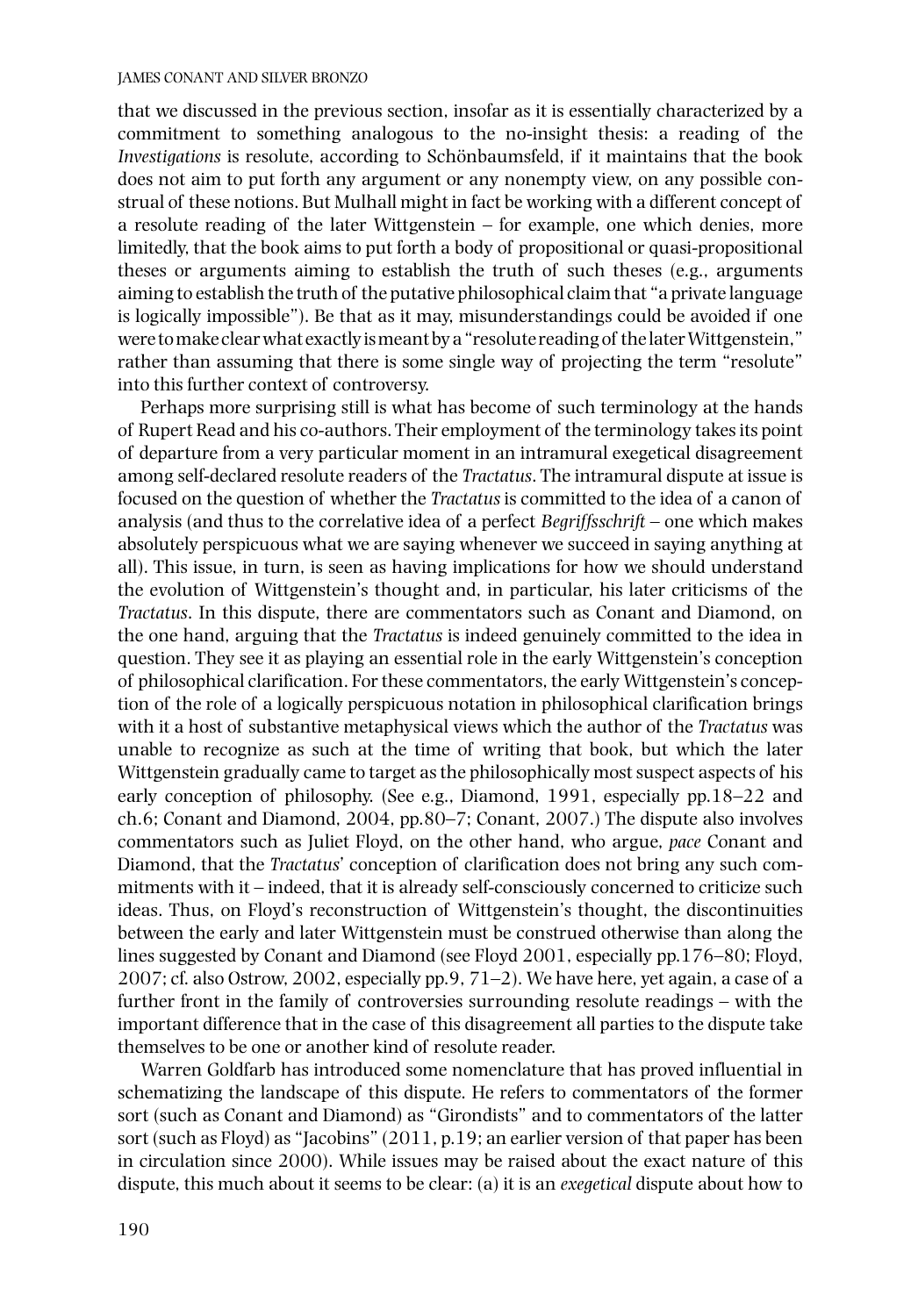read the *Tractatus*, and (b) it is not  $-$  as characterized thus far  $-$  a dispute between commentators committed to two different "degrees" of resolution. While Goldfarb's terminology does suggest the idea of different degrees of radicalism in one's reading of the *Tractatus*, the forms of radicalism in question do not concern a reader's degree of "resolution." On the contrary, in accordance with the logically posterior concept of a resolute reading elucidated above, resolution is here understood to be an all‐or‐nothing affair: either one claims that the aim of the *Tractatus* is to convey, through its elucidations, a body of propositional or quasi‐propositional contents (in which case one's reading is irresolute), or one doesn't (in which case one's reading is resolute).

When Rupert Read and Rob Deans first step into the dispute between Girondists and Jacobins, they purport to side with Floyd and dub the approach they favor "strong resolutism," in contrast to "weak resolutism" (Read and Deans, 2003). This distinction was originally meant to be basically equivalent to Goldfarb's (Read and Deans 2003, p.267, n.27). But the newly introduced terminology, with its insinuation of grades of strength of "resolutism," already signals the beginning of a shift from the original intramural debate between Girondin and Jacobin resolute readers. The term "resolutism" (which is modeled on terms such as "idealism," "realism," "quietism," etc.) appears to designate a philosophical position, rather than an exegetical proposal; and the modifiers "weak" and "strong" appear to indicate that there is a spectrum of ways of developing or inhabiting such a position or orientation, from the less optimal to the more optimal.

As the dispute evolves, these appearances turn out to be more than mere appearances. Thus, in a subsequent contribution, Read characterizes the disagreement or "struggle" between "resolutists" such as Floyd and himself on the one hand, and "resolutists" such as Conant and Diamond on the other, as being about "the *kind* or *degree* of 'therapeutic' philosophy to ascribe to Wittgenstein, and to practice" (Read, 2006, p.81). According to Read, "resolutism" is, in the first instance, something that comes in degrees, and in the second instance, something only *accidentally* tied to an exegetical proposal for how to read some particular philosophical work or other. Resolutism is something that one may practice, to a greater or lesser degree, and that one may then also (but not necessarily) go on to ascribe to the particular conception of philosophical practice to be found in the *Tractatus* or some other philosophical work. These logically novel features that differentiate the concept of "resolutism" from the prior concept of "resolution" are even more evident in a yet more recent publication by Read and Deans, where they try to demonstrate, in their response to various criticisms, that "strong resolutism" is *also* viable "*as a reading* of the *Tractatus*" (Read and Deans, 2011, p.149). Indeed, even though Read and Deans argue in this essay for a certain way of reading the *Tractatus*, they openly declare that the exegetical matter is only of secondary importance for them. What really matters, for them, is that "strong resolutism" (or, as they now sometimes prefer to call it, "resolute resolutism") is "what philosophy *needs*" (Read and Deans, 2011, p.165):

If our reading turns out to be wrong […] then in the end this is not that important. For what is more important is: to be on the path to doing philosophy aright. And that path is what [...] the resolute (as opposed to irresolute) application of 'the resolute reading' [...] does for us. […] In the end, whether or *not* this was Wittgenstein in the *Tractatus* – whether or not he was a resolute resolutist – it is where philosophy needs to go. And that is where we want to be. (Read and Deans, 2011, p.166)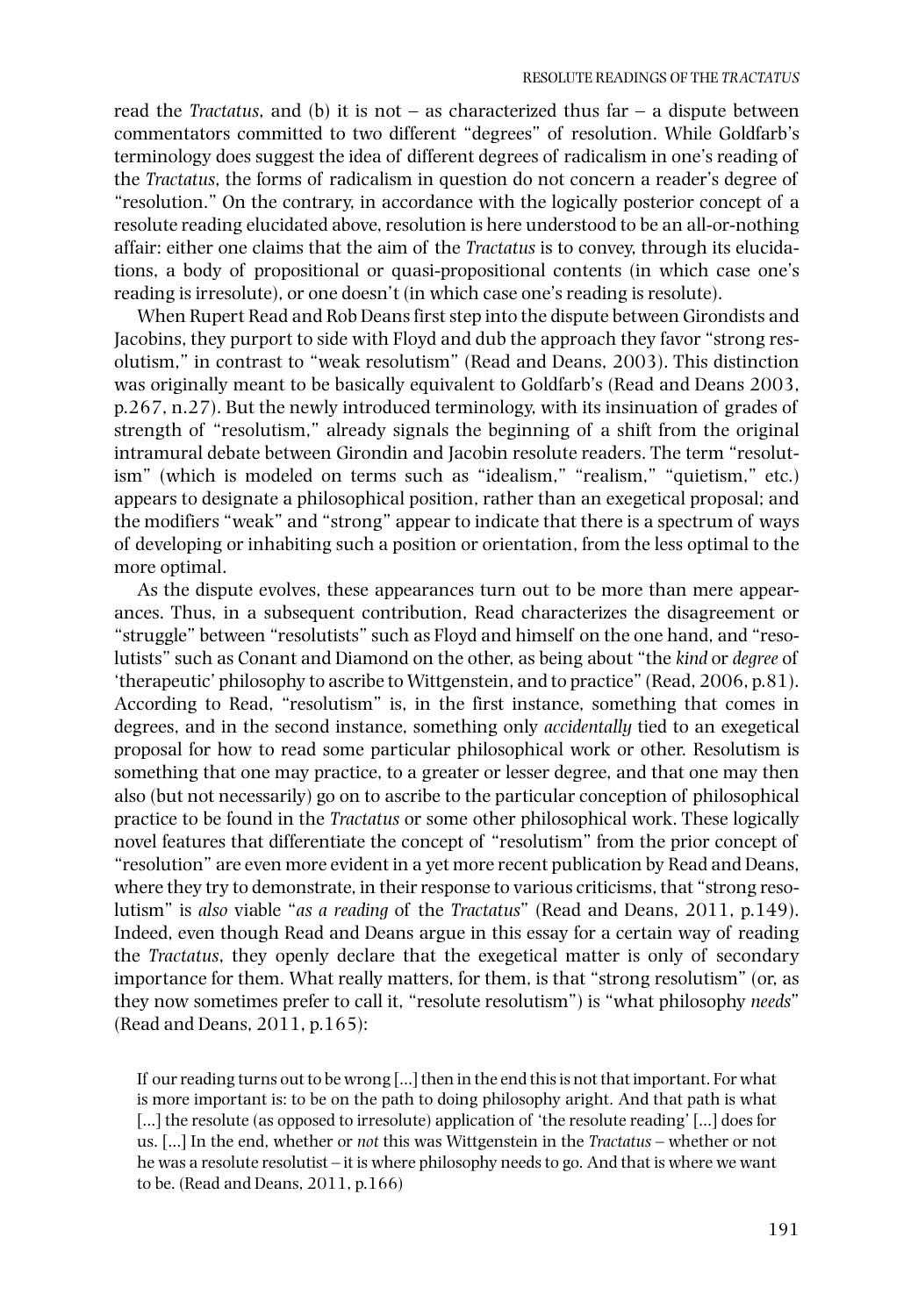"Strong resolutism" indicates here a certain way of doing philosophy (and perhaps of leading one's life), occupying one end of a spectrum of forms of resolutism that differ from one another in relative strength or resolution. Whatever the issues are that have now been placed at the center of the discussion, they have come to have remarkably little to do with the original controversy discussed in the earlier parts of this chapter.

#### 6 Conclusion

At this point in the history of Wittgenstein scholarship, if someone tells you that they or someone else is a "resolute" reader of Wittgenstein, or asks you if you yourself are, our advice is to get that person first to tell you what they mean by the term. To give one example of how one will sort matters differently depending upon whose terminology one is using, the authors of this chapter would say of themselves, if they are using the term as Ricketts or Goldfarb or Diamond does, that they *are* resolute readers; using the term as McGinn or White does, that they are *not*; and using it as Read and his co-authors sometimes do, that they have simply *lost track of what the topic is* and thus that they do not know, but they strongly suspect that it is not a topic on which they ever previously meant to take a position.

### References

- Bronzo, S. (2012). The Resolute Reading and its Critics: An Introduction to the Literature. *Wittgenstein Studien*, 3, 45–80.
- Conant, J. (2002). The Method of the *Tractatus*. In E.H. Reck (Ed.). *From Frege to Wittgenstein: Perspectives on Early Analytic Philosophy* (pp.374–462). Oxford: Oxford University Press.
- Conant, J. (2007). *Mild Mono‐Wittgensteinianism*. In A. Crary (Ed.). *Wittgenstein and the Moral Life: Essays in Honor of Cora Diamond* (pp.29–142). Cambridge, MA: MIT Press.
- Conant, J. and Dain, E. (2011). Throwing the Baby out: A Reply to Roger White. In R. Read and M. Lavery (Eds). *Beyond the Tractatus Wars: The New Wittgenstein Debate* (pp.66–83). London: Routledge.
- Conant, J. and Diamond, C. (2004). On Reading the *Tractatus* Resolutely: Reply to Meredith Williams and Peter Sullivan. In M. Kölbel and B. Weiss (Eds). *Wittgenstein's Lasting Significance* (pp.44–99). London: Routledge.
- Diamond, C. (1991). *The Realistic Spirit: Wittgenstein, Philosophy, and the Mind*. Cambridge, MA: MIT Press.
- Emiliani, A. (2003). What Nonsense Might Do: The Metaphysical Eye Opens. *Philosophical Investigations*, 26, 205–229.
- Floyd, J. (2001). Number and Ascriptions of Number in Wittgenstein's *Tractatus*. In J. Floyd and S. Shieh (Eds). *Future Pasts: The Analytic Tradition in Twentieth‐Century Philosophy* (pp.145–191). Oxford: Oxford University Press.
- Floyd, J. (2007). Wittgenstein and the Inexpressible. In A. Crary (Ed.). *Wittgenstein and the Moral Life: Essays in Honor of Cora Diamond* (pp.177–234). Cambridge, MA: MIT Press.
- Goldfarb, W. (1997). Metaphysics and Nonsense: On Cora Diamond's *The Realistic Spirit*. *Journal of Philosophical Research*, 22, 57–73.
- Goldfarb, W. (2011). *Das Überwinden:* Non‐Realist Readings of Wittgenstein's *Tractatus*. In R. Read and M. Lavery (Eds). *Beyond the Tractatus Wars: The New Wittgenstein Debate* (pp.6–21). London: Routledge.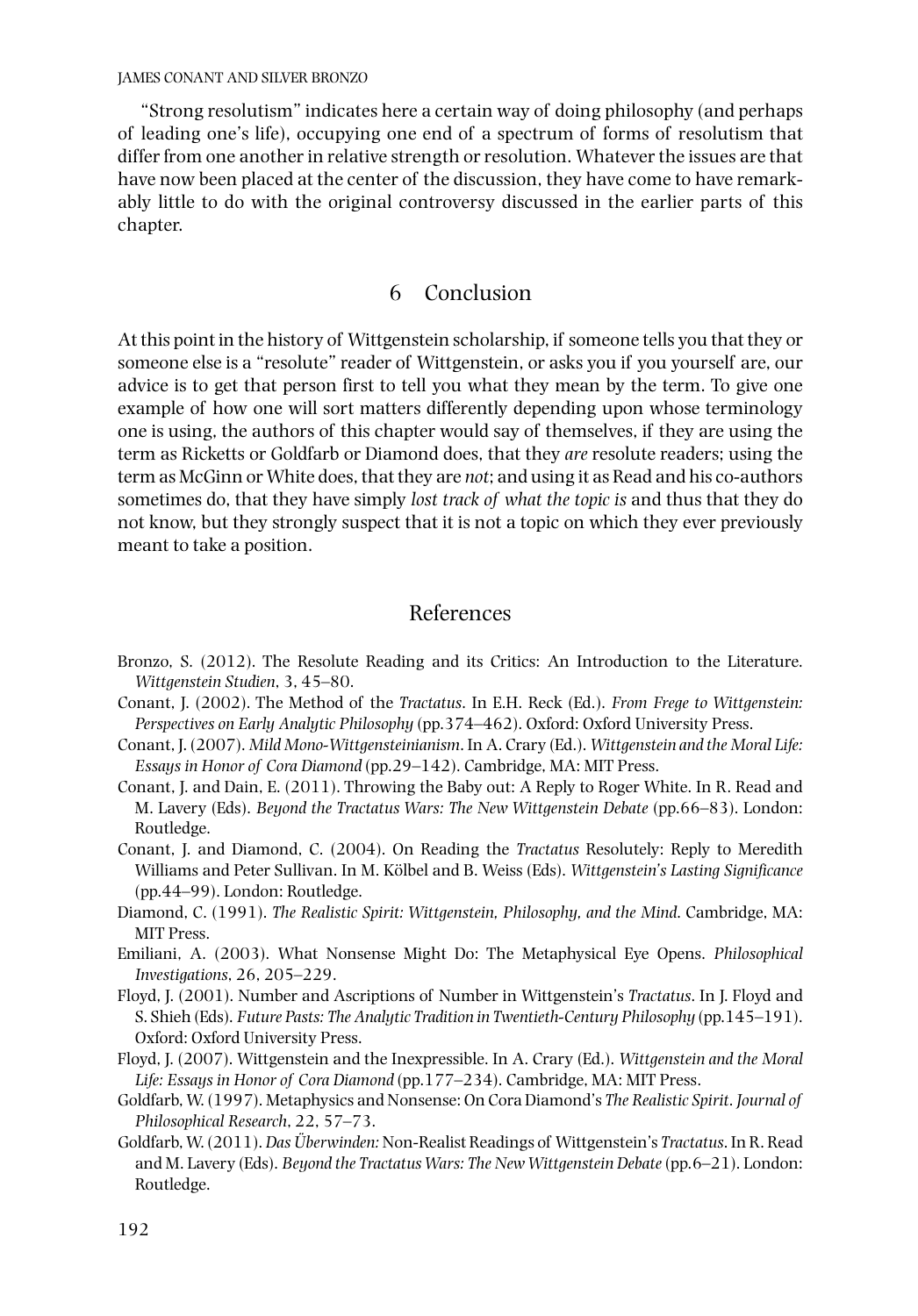- Hacker, P.M.S. (1972/86). *Insight and Illusion: Themes in the Philosophy of Wittgenstein*. Revised edition. Oxford: Clarendon Press.
- Hacker, P.M.S. (2000). Was He Trying to Whistle It? In A. Crary and R. Read (Eds). *The New Wittgenstein* (pp.353–388). London: Routledge.
- Hutto, D.D. (2003). *Wittgenstein and the End of Philosophy: Neither Theory nor Therapy*. Basingstoke: Palgrave Macmillan.
- Kuusela, O. (2007). Review of M. McGinn: *Elucidating the Tractatus. Notre Dame Philosophical Reviews*, 21 July 2015 http://ndpr.nd.edu/review.cfm?id=10524.(last accessed 4 June 2016).
- McGinn, M. (1999). Between Metaphysics and Nonsense: Elucidation in Wittgenstein's *Tractatus*. *The Philosophical Quarterly*, 49, 491–513.
- McGinn, M. (2001). Saying and Showing and the Continuity of Wittgenstein's Thought. *The Harvard Review of Philosophy*, 9, 24–36.
- McGinn, M. (2006). *Elucidating the Tractatus: Wittgenstein's Early Philosophy of Logic and Language*. Oxford: Oxford University Press.
- Mulhall, S. (2007). *Wittgenstein's Private Language: Grammar, Nonsense and Imagination in Philosophical Investigations, §§243–315*. Oxford: Oxford University Press.
- Ostrow, M. (2002). *Wittgenstein's Tractatus: A Dialectical Interpretation*. Cambridge: Cambridge University Press.
- Read, R. (2006). A No‐Theory? Against Hutto on Wittgenstein. *Philosophical Investigations*, 29, 73–81.
- Read, R. and Deans, R. (2003). Nothing is Shown: A "Resolute" Response to Mounce, Emiliani, Koethe and Vilhauer. *Philosophical Investigations*, 26, 239–268.
- Read, R. and Deans, R. (2011). The Possibility of a Resolutely Resolute Reading of the *Tractatus*. In R. Read and M. Lavery (Eds). *Beyond the Tractatus Wars: The New Wittgenstein Debate* (pp.149–170). London: Routledge.
- Read, R. and Hutchinson, P. (2006). The Elucidatory Reading of Wittgenstein's *Tractatus*: A Critique of Daniel Hutto's and Marie McGinn's Reading of *Tractatus* 6.54. *International Journal of Philosophical Studies*, 14, 1–29.
- Ricketts, T. (1992). The Theory of Types and the Limits of Sense. Unpublished manuscript.
- Schönbaumsfeld, G. (2008). Review of S. Mulhall: *Wittgenstein's Private Language. Mind*, 117, 1108–1112.
- Stern, D.G. (2004) *Wittgenstein's Philosophical Investigations: An Introduction*. Cambridge: Cambridge University Press.
- Williams, M. (2004). Nonsense and the Cosmic Exile: The Austere Reading of the *Tractatus*. In M. Kölbel and B. Weiss (Eds). *Wittgenstein's Lasting Significance* (pp.6–31). London: Routledge.
- White, R. (2006). *Wittgenstein's Tractatus Logico‐Philosophicus*. London: Continuum.
- White, R. (2011). Throwing the Baby out with the Ladder: On "Therapeutic" Readings of Wittgenstein's *Tractatus*. In R. Read and M. Lavery (Eds). *Beyond the Tractatus Wars: The New Wittgenstein Debate* (pp.22–65). London: Routledge.

## Further Reading

Crary, A. and Read, R. (Eds). (2000). *The New Wittgenstein*. London: Routledge.

- Kremer, M. (2001). The Purpose of Tractarian Nonsense. *Noûs*, 35, 39–73.
- Kremer, M. (2002). Mathematics and Meaning in the *Tractatus*. *Philosophical Investigations*, 25, 272–303.
- McCarthy, T. and Stidd, S.C. (Eds). (2001). *Wittgenstein in America*. Oxford: Oxford University Press.